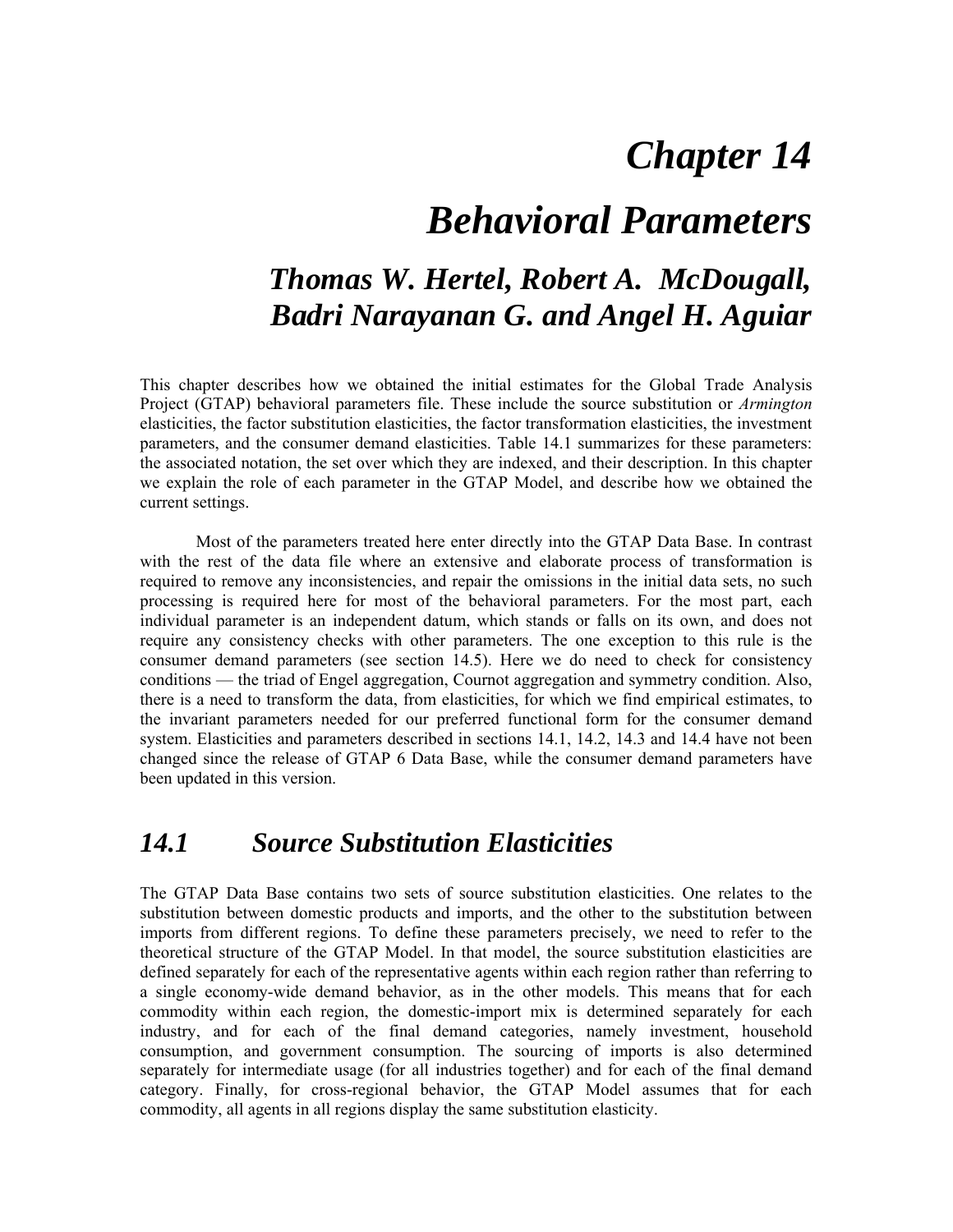|                       | Parameters      | Set Index                          | Description                                                                                                                                       |
|-----------------------|-----------------|------------------------------------|---------------------------------------------------------------------------------------------------------------------------------------------------|
| $\sigma_{\rm D}$      | ESUBD(i)        | i∈ TRAD COMM                       | Elasticity of substitution between<br>domestic and imported goods in the<br>Armington aggregation structure for all<br>agents in all regions      |
| $\sigma_{\rm M}$      | ESUBM(i)        | i∈ TRAD COMM                       | Elasticity of substitution among imports<br>from different destinations in the<br>Armington aggregation structure of all<br>agents in all regions |
| $\sigma_{VA}$         | ESUBVA(i)       | j∈ PROD COMM                       | Elasticity of substitution between primary<br>factors in the production of commodity j                                                            |
|                       | ESUBT(j)        | j∈ PROD_COMM                       | Elasticity of substitution between<br>composite intermediate inputs and value-<br>added in the production of commodity j                          |
| $\sigma$ <sup>T</sup> | ETRAE(i)        | i∈ ENDWS COMM                      | Elasticity of transformation for sluggish<br>primary factor endowments.                                                                           |
|                       | <b>SLUG</b>     |                                    | Sluggish-mobile switch parameter                                                                                                                  |
|                       | RORFLEX(r)      | $r \in \text{REG}$                 | Flexibility of expected net rate of return<br>of capital stock in region r, with respect<br>to investment                                         |
|                       | <b>RORDELTA</b> |                                    | Binary switch coefficient which<br>determines the mechanism of allocating<br>investment funds across regions.                                     |
| β                     | SUBPAR(i,r)     | i∈ TRAD COMM<br>$r \in \text{REG}$ | The substitution parameter in the CDE<br>minimum expenditure function                                                                             |
| γ                     | INCPAR(i,r)     | i∈ TRAD COMM<br>r∈ REG             | The expansion parameter in the CDE<br>minimum expenditure function                                                                                |

Table 14.1 Behavioral Parameters in the GTAP Model

The source substitution elasticities used in previous versions of the GTAP Data Base were taken from the SALTER model (Jomini *et al.* 1991). The SALTER settings are based on a synthesis of estimates from the econometric literature and original econometric work for one country – New Zealand. In the GTAP 6 Data Base we incorporate source substitution elasticities obtained from more recent econometric work done by Hertel, Hummels, Ivanic and Keeney (2004). The authors estimated the elasticity of substitution among imports from different sources using the approach used by Hummels (1999), who identifies  $\sigma_i$  by exploiting cross-sectional variation in delivered prices.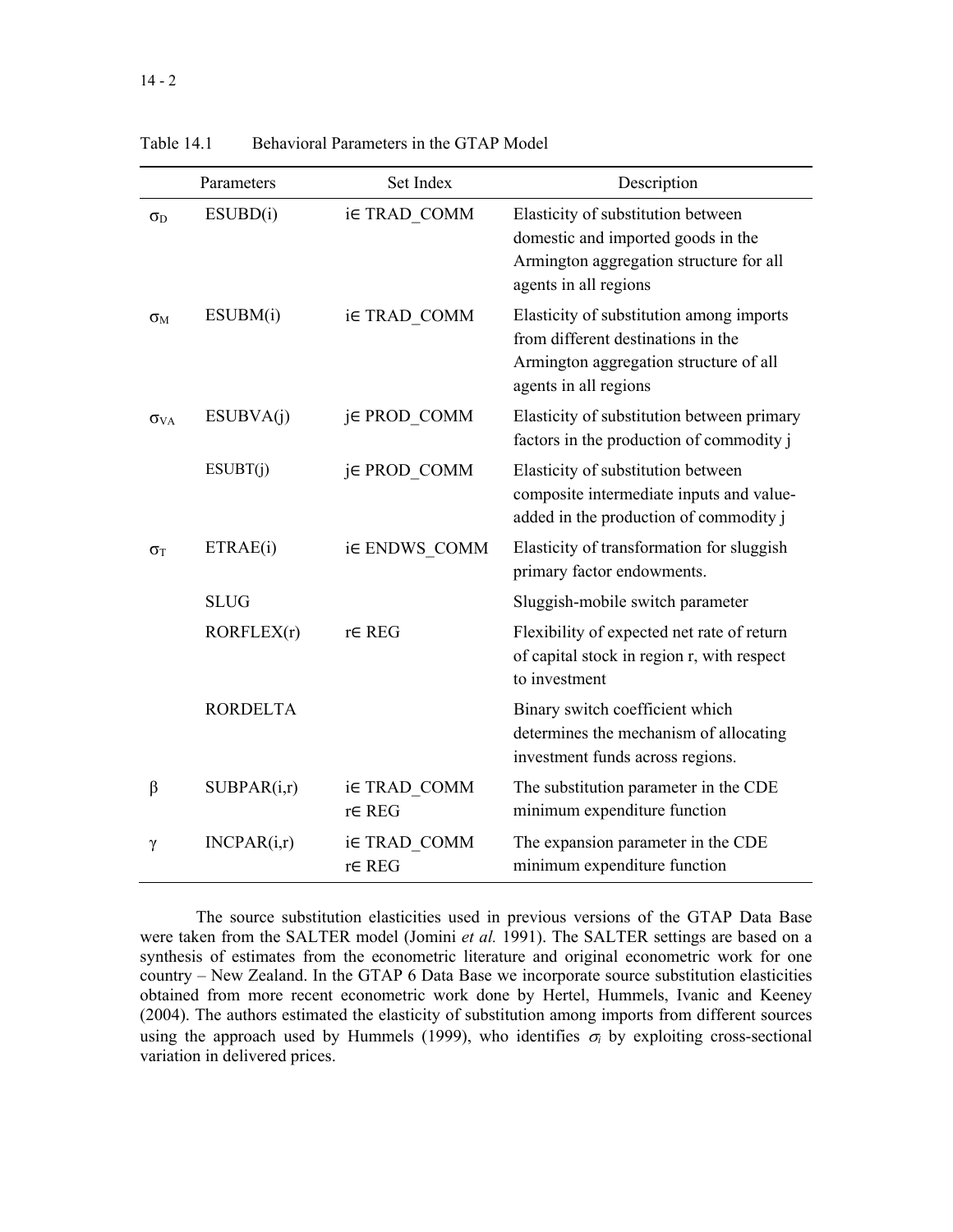The estimates of the elasticities of substitution among imports from different sources,  $\sigma_M$ obtained by Hertel, Hummels, Ivanic, and Keeney (2004) are given in the second column of elasticities reported in table 14.2. Compared to the trade elasticities used in previous versions of the GTAP Data Base, the simple average of the new trade elasticities, 7.0, is fairly similar to the previous average trade elasticity of 5.3. However, there is much greater sectoral variation in the econometrically estimated elasticities.

The substitution elasticities between domestic and imported commodities,  $\sigma_D$  also reported in Table 14.2, are linked to the  $\sigma_M$  by the "rule of two", i.e.  $\sigma_M = 2 \sigma_D$ . This rule was first proposed by Jomini *et al.* (1991) and was retained on the GTAP parameters file. This rule was recently tested by Liu, Arndt, and Hertel (2002) in a back-casting exercise with a simplified version of the GTAP Model. While those authors reject the validity of the GTAP trade elasticities, they fail to reject the rule of two, thereby lending additional support to this approach.

#### *14.2 Factor Substitution Elasticities*

The nested CES production functions in the GTAP Model are similar to those used in many other applied general equilibrium models. Primary factors of production are assumed to substitute for one another according to the constant elasticity of substitution,  $\sigma_{VA}$ , while composite value-added and intermediates are used in fixed proportions. The overall elasticity of substitution among primary factors determines the ability of the economy to alter its output mix in response to changes in relative prices, or changes in the endowments of these factors. These parameters also play an important role in determining the sectoral supply response in the presence of sectorspecific and sluggish factors of production. For example, with the supply of agricultural land being fixed in the model, the ability to expand farm output can be directly linked to the ease of substitution between land and labor, and land and capital.

The third column of table 14.2 reports the assumed values for  $\sigma_{VA}$  for each of the GTAP sectors. Like the trade elasticities, these are taken from the SALTER parameter file (Jomini *et al.* 1991). They are based on a review of the international cross-section studies which estimated this parameter, for various industries, using data from a wide range of countries. Note the relatively small elasticity of substitution in primary production. In light of the discussion regarding the linkage between this parameter and the sectoral supply response in the face of sector-specific factors, we can infer that whenever sector-specific, or sluggish factors of production are present in these sectors, this will significantly constrain the supply response of the sectors. Finally, we note that the greatest degree of substitutability (1.68) arises in the trade and transport sectors.

Although composite value-added and composite intermediate inputs are used in fixed proportions in the standard GTAP Model, a parameter specifying the elasticity of substitution (ESUBT) between composite intermediates and composite value-added has recently been introduced into the model. This modification allows the user to specify the elasticity of substitution at the top nest of the production structure. The default setting of the elasticity is zero for all commodities, hence the ratio of composite intermediate inputs and value-added used in production is fixed.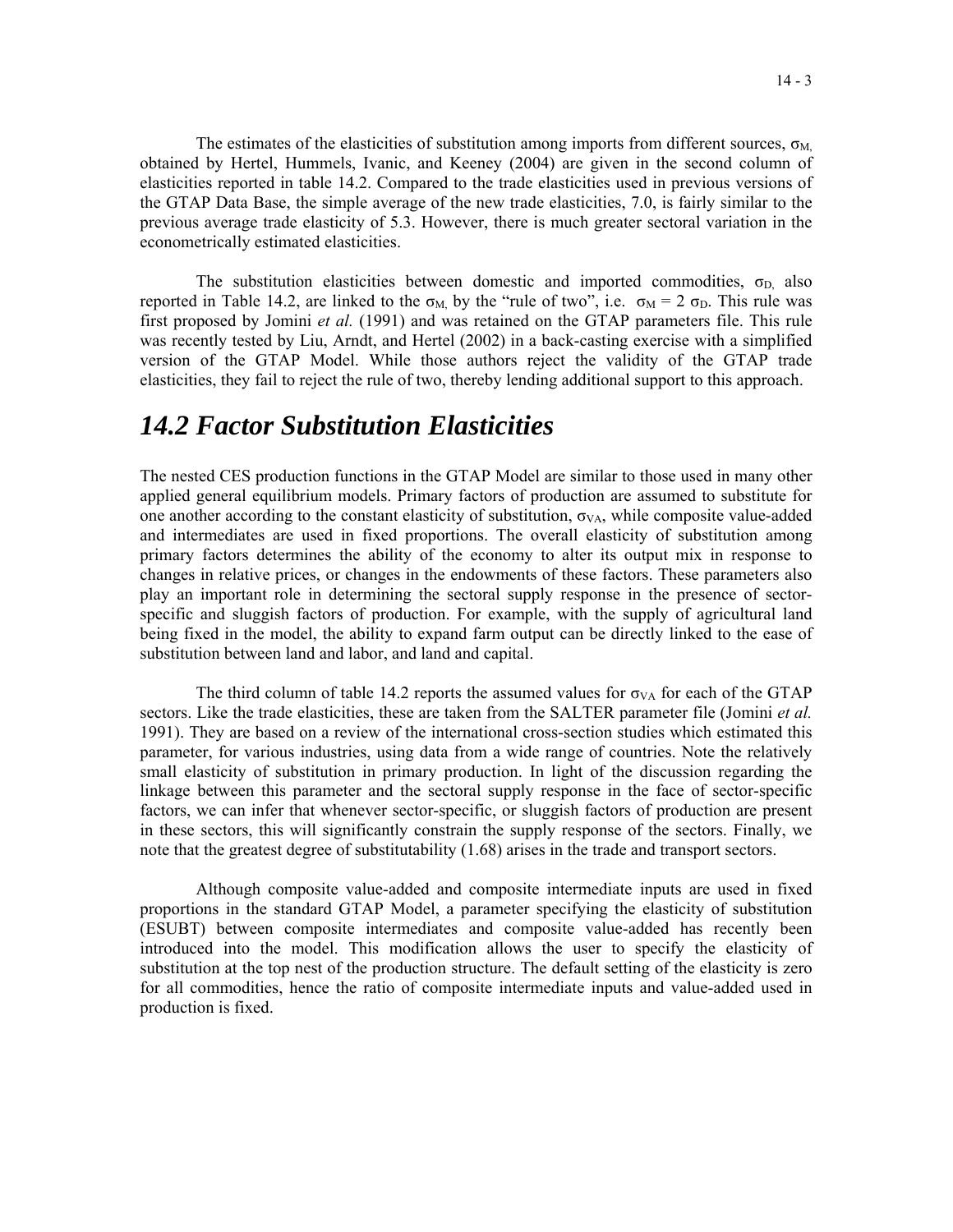### *14.3 Factor Transformation Elasticities*

The third class of behavioral parameters in GTAP describes the degree of primary factor mobility between the sectors. Within each region, the model distinguishes between primary factors that are perfectly mobile across productive sectors and those that are sluggish. In an experiment with sluggish factor endowments, it is important to find out *how much of a disparity in relative sectoral returns can be sustained over the simulation period.* This result is governed by the value of the elasticity of transformation,  $\sigma_T < 0$ . If  $\sigma_T$  is close to zero, then the allocation of factors across sectors is nearly fixed, and therefore factor supply is unresponsive to changes in relative returns. As  $\sigma_T$  takes on larger negative values, then the supply of factors will become more and more responsive to relative returns [see equation (51) in table 2.14 of chapter 2 in Hertel and Tsigas (1997)]. In the limit, as  $\sigma_T \rightarrow -\infty$ , this factor is perfectly mobile and no differential return can be sustained over the time horizon envisioned in the simulation. In this case, the factor should be reclassified as a perfectly mobile factor.

In the default setting which is generated from a standard aggregation of the data base, skilled and unskilled labor and capital are treated as perfectly mobile, whereas natural resources and agricultural land are treated as sluggish factors of production. Since the agricultural land is used only in primary agricultural activities, the sluggishness of land is relevant only if the aggregation in question contains more than one farm sectors.

The binary parameter SLUG allows users to change the default setting and switch the specification of an endowment from sluggish to mobile by choosing a value of zero for mobile or one for sluggish in the parameter file.

## *14.4 Investment Flexibility Parameters*

Investment flexibility parameters refer to the degree of flexibility of regional investment. In the GTAP Model, if the user chooses to allow the allocation of global investment to regional economies to be responsive to region-specific rates of return on capital (parameter *RORDELTA* is 1), then the parameter  $RORFLEX(r) > 0$  must be properly specified [equation (58) of table 2.15 in chapter 2 of Hertel and Tsigas (1997)]. The smaller the value of *RORFLEX*(*r*), the greater the responsiveness of international investment to a change in the rate of return in region *r*. Because *RORFLEX(r)* is indexed over regions, it is possible to have some regions where investment is quite sensitive to changing rates of return, and others where this is not.

## *14.5 Consumer Demand Elasticities*

GTAP employs the constant difference of elasticities (CDE) functional form in the specification of private household demands. The CDE, introduced by Hanoch (1975), can be classified as somewhere between the nonhomothetic CES and more flexible functional forms. It is based on the assumption of implicit additivity and allows for a richer representation of income effects on the demand system. The CDE implicit expenditure function is given by:

$$
\sum_{i\in TRAD} B(i,r)*UP^{\beta(i,r)\gamma(i,r)}*[PP(i,r)/E(PP(r),UP(r))]^{\beta(i,r)}=1.
$$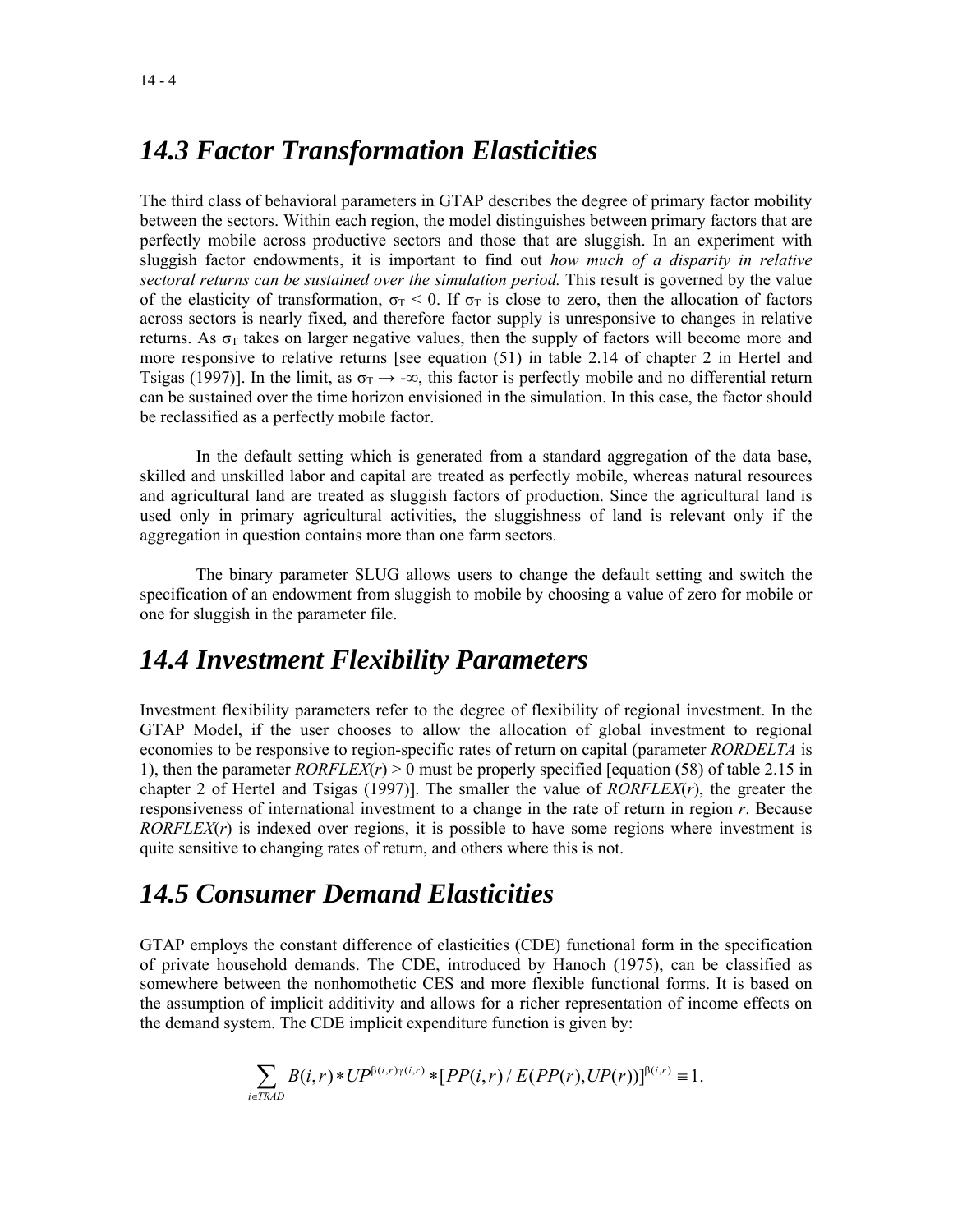where E(.) represents the minimum expenditure required to attain a pre-specified level of private household utility,  $UP(r)$ , given the vector of private household prices,  $PP(r)$ . Individual prices are normalized using minimum expenditure and then raised to the power  $\beta(i,r)$  and combined in an additive form. The calibration problem involves choosing the values of the substitution parameter,  $\beta(i,r)$  or SUBPAR $(i,r)$ , to replicate the desired compensated, own-price elasticities of demand, then choosing the expansion parameters,  $\gamma(i,r)$  or INCPAR(i,r) to replicate the targeted income elasticities of demand.

In previous versions of the GTAP Data Base, we obtained available estimates of income elasticities from cross-country demand studies. Two studies provided income elasticity estimates which have country and commodity coverage for use with the disaggregate GTAP sectors and region. These are the World Food Model of the Food and Agriculture Organization (FAO, 1993) and the cross-country demand study by Theil, Chung, and Seale (1989). In the GTAP 8 Data Base, as we did in version 6 of the GTAP Data Base, we draw on the work done by Reimer and Hertel (2004) who estimated an implicit, directly additive demand system AIDADS) first using cross-country data on consumer expenditures from the International Comparison Project (ICP) and then using GTAP data. The authors found that the two data sets produced results that are quite consistent despite their differing origins and the fact that the ICP data are based on consumer goods that embody wholesale\retail margins, while margins demand are treated separately in GTAP. Given the similarity of the results, the estimation based on GTAP data was found to be favorable since it readily matched the input-output-based production and trade data.

The AIDADS demand system was estimated for 10 commodity categories following the procedure of Cranfield *et al*. The mapping between the categories and the GTAP commodities is given in Table 14.3. The AIDADS parameter estimates based upon GTAP 8 data are presented in table 14.4. The table provides expenditure elasticities evaluated at the means of the data  $(\epsilon_n)$ , and correlations between the actual and fitted shares  $(\rho_n)$ . The results are consistent with one's intuition regarding how the composition of consumption is likely to differ across income levels. The estimated subsistence budget shares  $(\gamma_n)$  for "Meat, dairy, fish", "Utilities, other housing services", and "Transport, communication" are small while staple foods tend to have large subsistence budget shares, at 0.179 and 0.126 for "Grains, other crops" and "Processed food, beverages, tobacco", respectively. This indicates that staple food products are necessary for survival at the lowest levels of income, whereas utilities, transport, and communications are not.

The first two columns of table 14.4 report  $\alpha_n$  and  $\beta_n$ , which represent the bounds of the marginal budget shares. The parameter estimates appear to be quite sensible for all commodities. Consider, for example, the values corresponding to the "Grains, other crops" category in Table 14.4. Its  $\alpha_n$  estimate indicates that at low income levels, this category accounts for 14.1 cents of each additional dollar of expenditure. However, its  $\beta_n$  estimate of zero suggests that at higher income levels, "Grains, other crops" is no longer part of any increases in expenditure. Note that  $α<sub>n</sub>$  does not equal  $β<sub>n</sub>$  for any category of expenditure. This suggests that there is a great richness of behavior that would have been missed had we assumed that  $\alpha_n$  equal  $\beta_n$  such that marginal budget shares are constant, as in the LES demand system estimated by Hunter and Markusen (1988), among others. Table 14.4 also report expenditure elasticities evaluated at the means of the data  $(\epsilon_n)$ . "Grains, other crops" has the lowest expenditure elasticity, 0.654, while expenditure categories relating to housing, health, and education services tend to have expenditure elasticities well above 1.00. For example, the category "Housing, education, health, public services" has an expenditure elasticity of 1.252.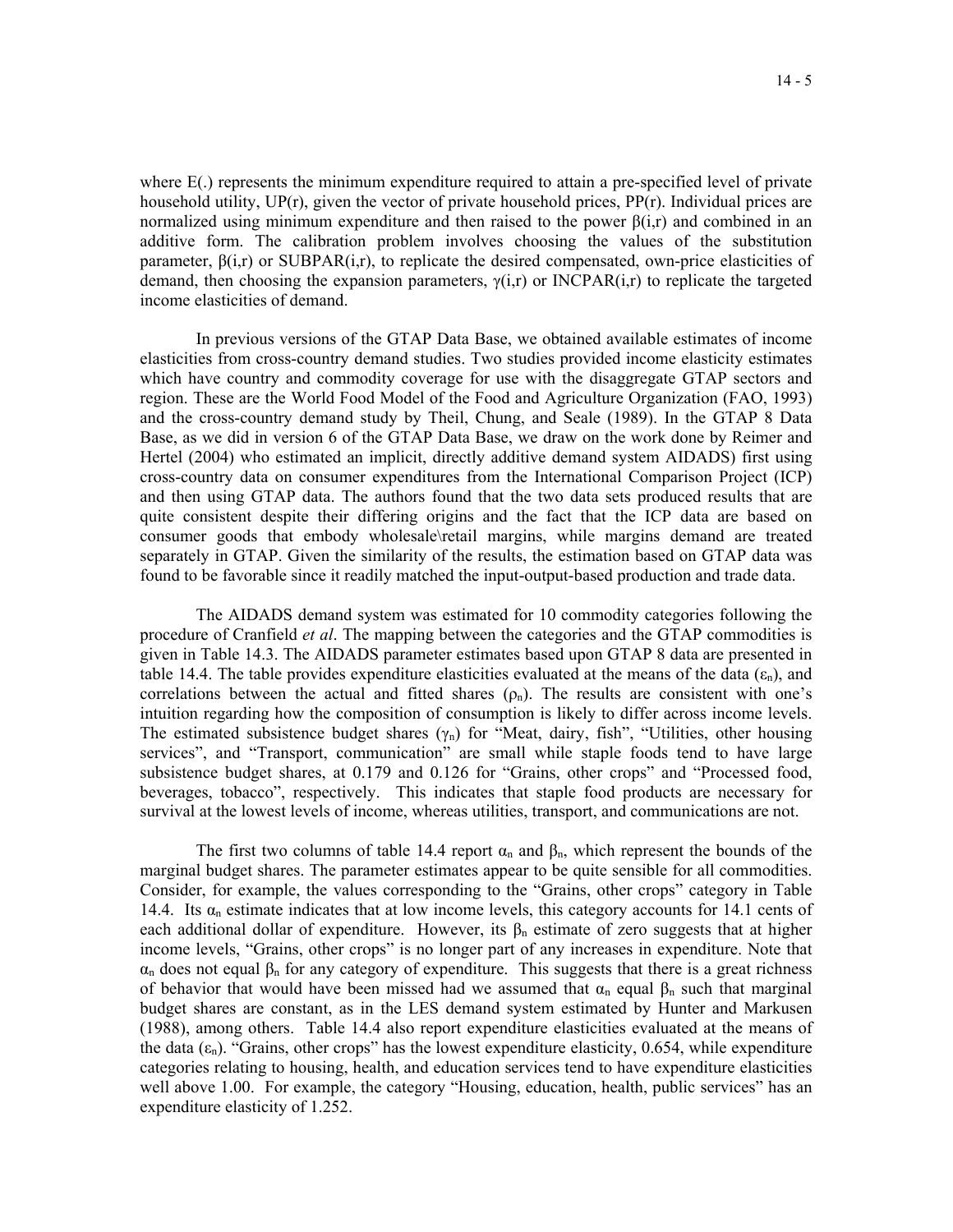The estimates  $\alpha_n$ ,  $\beta_n$ , and  $\gamma_n$  obtained by Reimer and Hertel (2004) were updated with GTAP Data Base data on private consumption (VPA) and imports at market and world prices to generate income elasticity estimates for the 10 commodity categories for each of the 113 regions in the GTAP 8 Data Base. Estimates of own-price elasticities of demand were generated using the relationship for directly additive preferences proposed by Frisch (1959) and embodied in the Linear Expenditure System (LES). As discussed in Huff *et al.* (1997), the CDE is a more flexible functional form than the LES, and we could have used independent information on own-price demand elasticities in this calibration had it been available. In the future, we hope to supplement the elasticities file with cross-country studies of own-price responses. In addition, by using the CDE, GTAP modelers are given the flexibility to adjust commodity-specific substitution effects to conform with outside information on own-price elasticities of demand for key commodities in any particular application.

Using the income elasticity estimates, the values for own-price elasticities of demand were computed following the procedure and formula outlined in Zeitsch et al. (1991):

$$
\varepsilon_{ii} = -s_i \eta_i \left( 1 + \frac{\eta_i}{\omega} \right) + \frac{\eta_i}{\omega},
$$

where  $\varepsilon_{ii}$  is the uncompensated own-price elasticity of demand for commodity *i*;  $\eta_i$  is the income elasticity of demand for commodity *i*, si is the expenditure share of commodity *i*, and ω is the Frisch parameter, that is, minus the reciprocal of the marginal utility of income, or the money flexibility. The compensated own-price elasticities,  $v_{ii}$ , are then computed as:

$$
v_{ii} = -\varepsilon_{ii} + s_i \eta_i
$$

Using the above methods, we end up with estimates for income and compensated own-price elasticities of demand for 10 commodity categories and 113 regions. These are then used as targets in the CDE calibration procedure.

#### *14.6 CDE Calibration Procedure*

The calibration problem involves choosing the values of the substitution parameter, β(i,r) or  $SUBPAR(i,r)$ , to replicate the desired compensated, own-price elasticities of demand, then choosing the expansion parameters,  $\gamma(i,r)$  or INCPAR(i,r) to replicate the targeted income elasticities of demand. The calibration of the CDE parameters for GTAP 8 follows the procedure used in the GTAP 4 data base which is discussed more fully in Liu, et al. (1998). The procedure is a modification of Surry's (1997) approach which uses *maximum entropy* to calibrate a nonhomethetic CDE expenditure function with subsistence quantities for three goods. Surry's procedure was modified to accommodate a larger number of goods with widely varying budget shares.

The income elasticities, expenditure shares, and uncompensated direct price elasticities serve as target inputs into the calibration program. Fuzzy constraints were introduced into the model to permit departures from the target elasticities and to provide room for mutually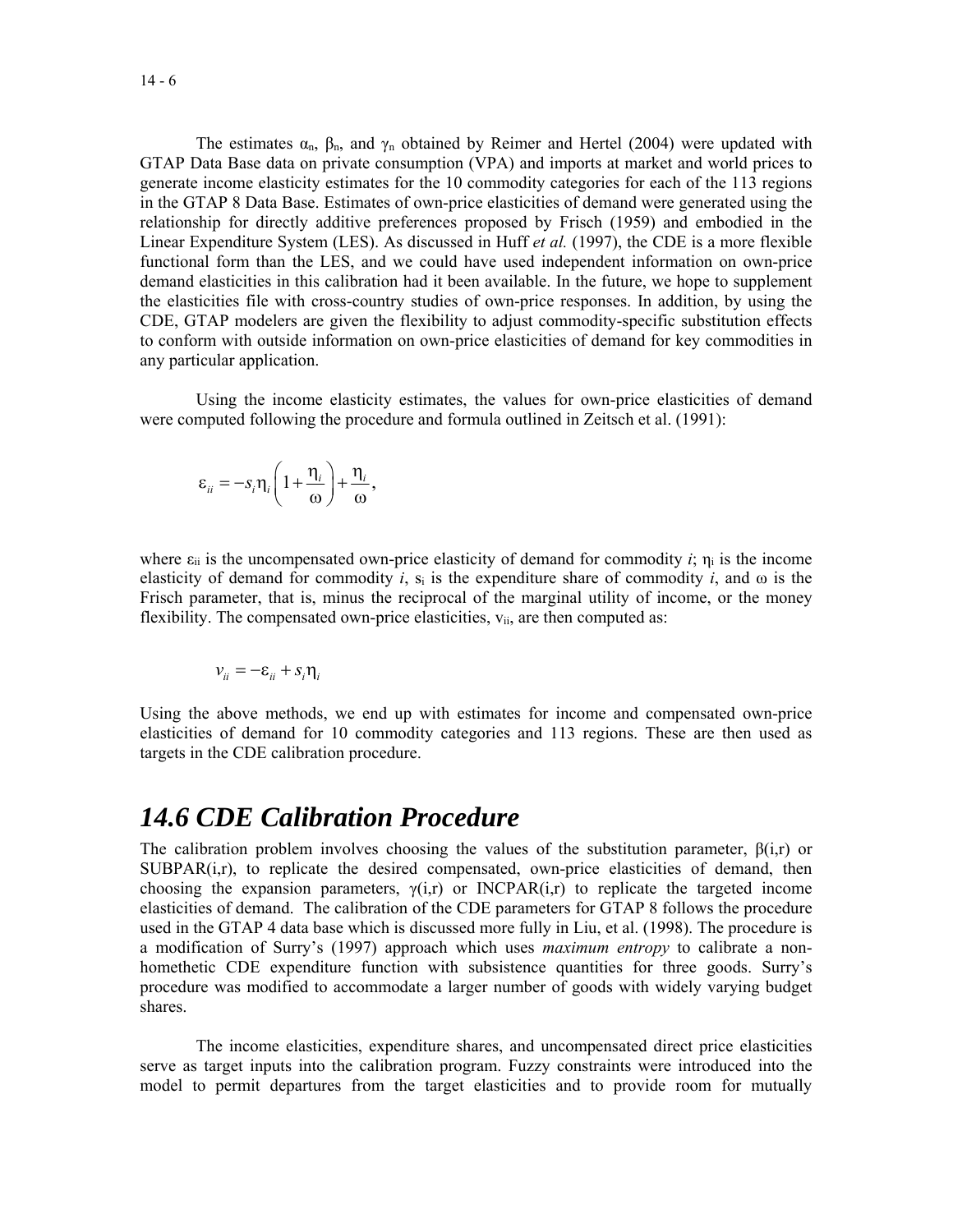inconsistent target inputs. The two constraints in the form of income elasticities of demand and uncompensated direct price elasticities of demand, became, respectively:

 $\eta_i$ (estimated) =  $\eta_i$  + diff1 =  $[\sum^k (s_k e_k \alpha_k) + e_i(1-\alpha_i)] / [\sum^k (s_k e_k)] + (\alpha_i - \sum^k s_k \alpha_k)$ , and  $\varepsilon_{ii}$ (estimated)=  $\varepsilon_{ii}$  + diff2 = -  $\overline{v}_{ii} + s_i \eta_i = s_i [2\alpha_i - \sum^k s_k \alpha_k] - \alpha_i + s_i \eta_i$ .

where ηi, *s*i , *e*i, αi, vii, εii are income elasticity, expenditure share, expansion parameter, substitution parameter, compensated own direct price elasticity, and uncompensated direct price elasticity, respectively, for commodity i. We have target values for  $\eta_i$ ,  $s_i$ , and  $\epsilon_{ii}$  as inputs while  $e_i$ and  $\alpha_i$  are positive variables in the program.

Harsh penalties were imposed on the absolute values of *diff1* and *diff2* to ensure minimal departures from the target elasticities. The approach turned out to be quite robust with respect to these departures.

Since the inclusion of more commodities increases the possibility that the program will not converge, we used the same 10 commodities categories for the CDE calibration. Tables 14.5 and 14.6 report the income and uncompensated own-price demand elasticity targets for all 113 regions and 10 commodity categories, respectively. After the estimation was done for the aggregated commodities, the CDE parameters for the aggregated system were then extended to the 57 commodity level by assuming that all in-group commodities have the same parameter estimates as their aggregated parents.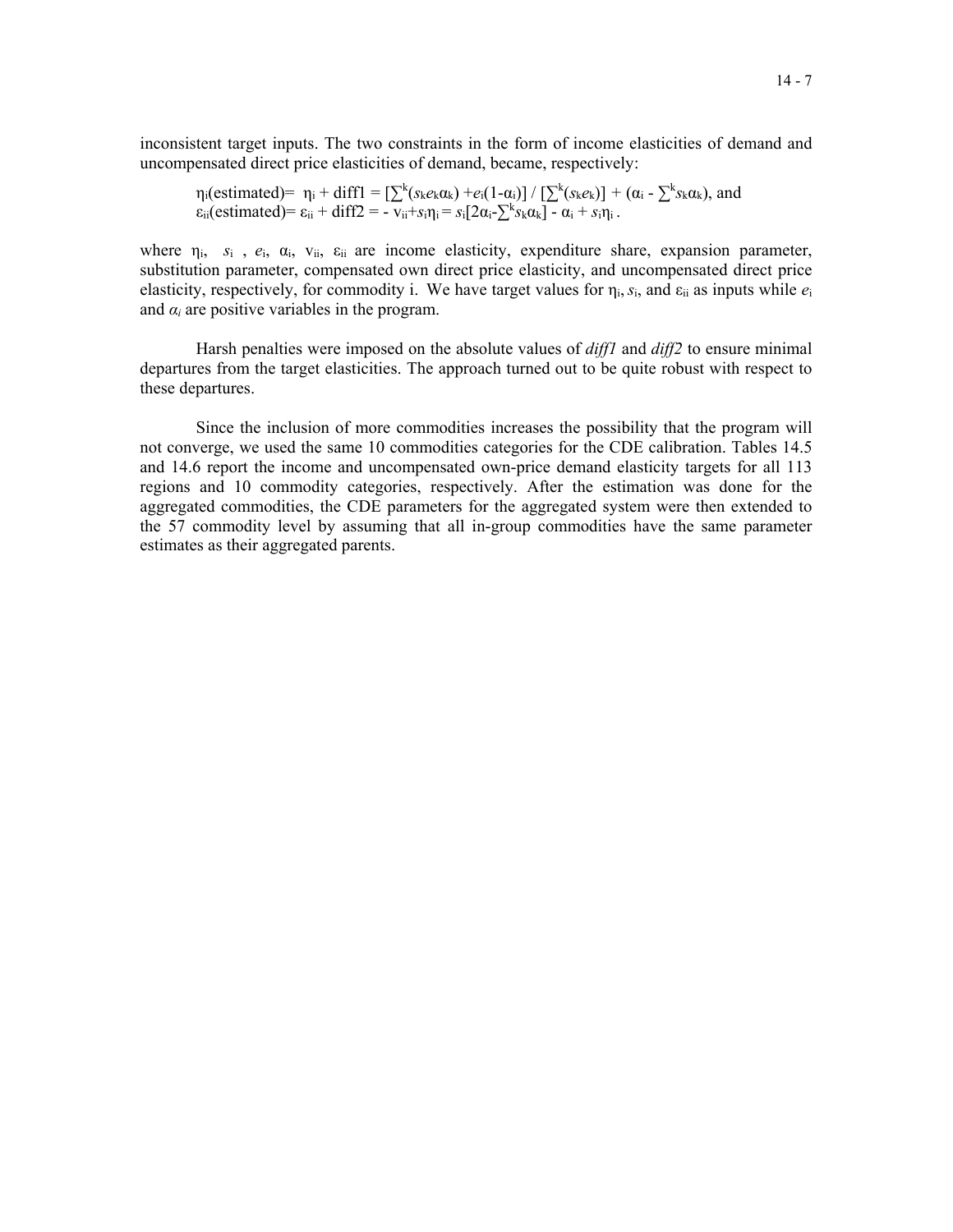#### *References*

- Frisch, R. 1959. "A Complete Scheme for Computing All Direct and Cross Elasticities in a Model with Many Sectors," *Econometrics* 27:177─196.
- Hanoch, G. 1975. "Production and Demand Models with Direct and Indirect Implicit Additivity," Econometrica. 43:395-419.
- Hertel, T.H. (Editor). 1997. *Global Trade Analysis: Modeling and Applications*. Cambridge University Press.
- Hertel, T.H., D. Hummels, M. Ivanic, and R. Keeney. 2004. How Confident Can We Be in CGE-Based Assessments of Free Trade Agreements? GTAP Working Paper No. 26, Center for Global Trade Analysis, West Lafayette, Indiana.
- Huff, K., K. Hanslow, T.W. Hertel, and M.E. Tsigas 1997. "GTAP Behavior Parameters," in T.W. Hertel (ed), *Global Trade Analysis: Modeling and Applications*. Cambridge University Press.
- Hummels, D.. 1999. Toward a Geography of Trade Cost, GTAP Working Paper No.17, Center for Global Trade Analysis, West Lafayette, Indiana.
- Jomini, P., R. McDougall, G. Watts, and P.S. Dee. 1994. The SALTER Model of the World Economy: Model Stricture, Data Base and Parameters. Canberra, Australia: Industry Commission.
- Jomini, P., J.F. Zeitsch, R. McDougall, A. Welsh, S. Brown, J.Hambley and J. Kelly. 1991. SALTER: A General Equilibrium Model of the World Economy, Vol. 1. Model Structure, Data Base, and Parameters. Canberra, Australia: Industry Commission.
- Liu, J., Y. Surry, B. Dimaranan and T. Hertel. 1998. "CDE Calibration," Chapter 21 in Robert McDougall, Aziz Elbehri, and Truong P. Truong. *Global Trade, Assistance and Protection: The GTAP 4 Data Base*, Center for Global Trade Analysis, Purdue University, West Lafayette, Indiana.
- Lluch, C., A. Powell, and R. Williams. 1977. Patterns in Household Demand and Savings. New York: Oxford University Press.
- Reimer, J. And T. W. Hertel. 2004. International Cross Section Estimates of Demand for Use in the GTAP Model, GTAP Technical paper No. 23, Center for Global Trade Analysis, West Lafayette, Indiana.
- Surry, Y. 1997. Applying and Generalizing the CDE and LES Demand Systems in CGE Models. Unpublished Paper. INRA Centre de Rennes, France.
- Theil, H., C.F. Chung, and J. L. Seale, Jr. 1989. International Evidence on Consumption Patterns. Supplement 1 to Advances in Econometrics. Greenwich, CT: JAI Press.
- Theil, H. and K.W. Clements. 1987. Applied Demand Analysis: Results from System-Wide Approaches. Cambridge, MA: Ballinger Publishing Company.
- Zeitsch, J., R. McDougall, P. Jomini, A. Welsh, J. Hambley, S. Brown, and J. Kelly. 1991. "SALTER: A General Equilibrium Model of the World Economy." SALTER Working Paper N. 4. Canberra, Australia: Industry Commission.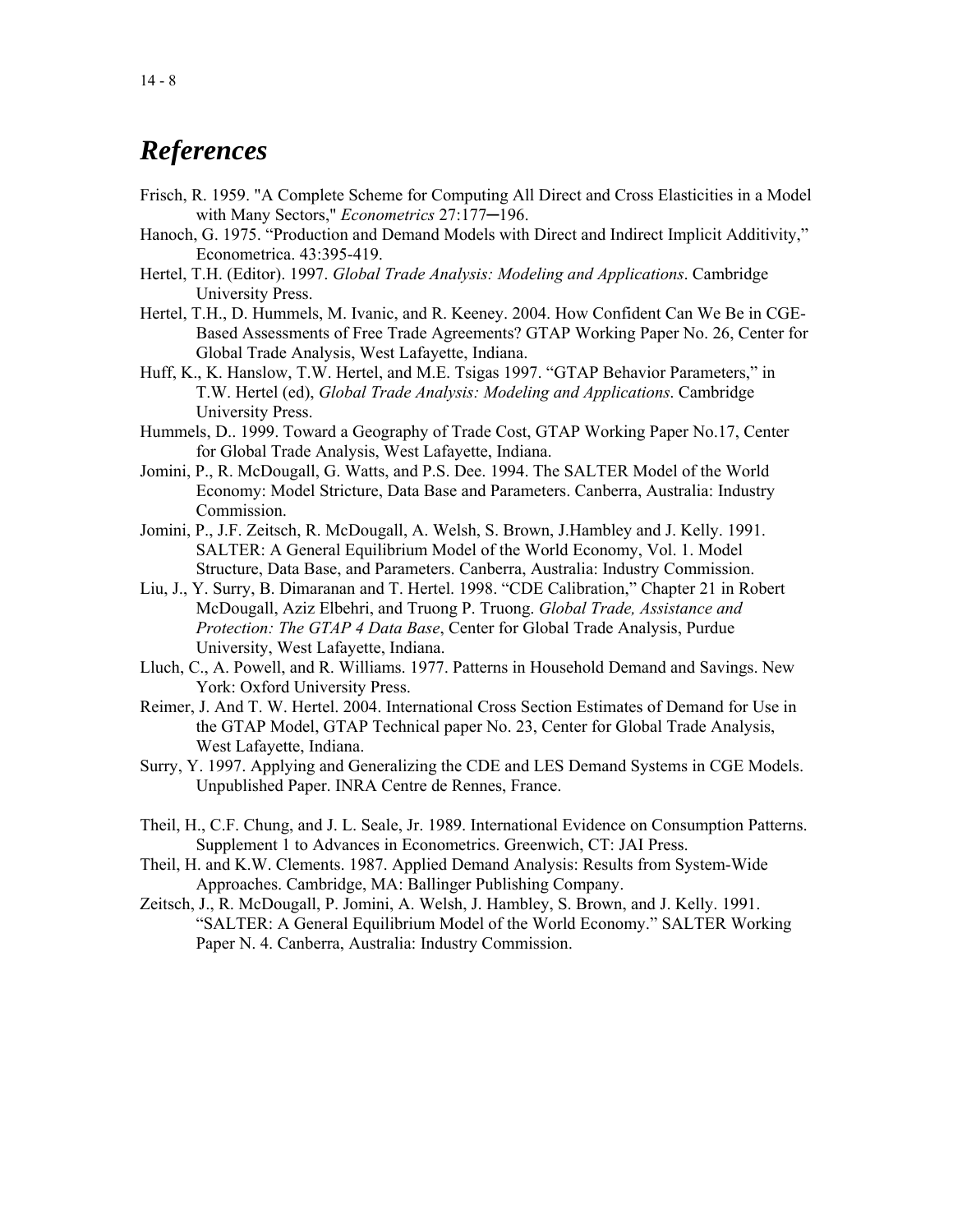| <b>GTAP</b> Commodities |                                    | Domestic/             |                      | Sourcing of Value-added |
|-------------------------|------------------------------------|-----------------------|----------------------|-------------------------|
|                         |                                    | Imported $(\sigma_D)$ | Imports $(\sigma_M)$ | $(\sigma_{VA})$         |
| pdr                     | Paddy rice                         | 5.05                  | 10.10                | 0.24                    |
| wht                     | Wheat                              | 4.45                  | 8.90                 | 0.24                    |
| gro                     | Cereal grains n.e.c.               | 1.30                  | 2.60                 | 0.24                    |
| $v_f$                   | Vegetables, fruit, nuts            | 1.85                  | 3.70                 | 0.24                    |
| osd                     | Oil seeds                          | 2.45                  | 4.90                 | 0.24                    |
| $c_b$                   | Sugar cane, sugar beet             | 2.70                  | 5.40                 | 0.24                    |
| pfb                     | Plant-based fibers                 | 2.50                  | 5.00                 | 0.24                    |
| ocr                     | Crops n.e.c.                       | 3.25                  | 6.50                 | 0.24                    |
| ctl                     | Bovine cattle, sheep and goats,    | 2.00                  | 4.00                 | 0.24                    |
| oap                     | Animal products n.e.c.             | 1.30                  | 2.60                 | 0.24                    |
| rmk                     | Raw milk                           | 3.65                  | 7.30                 | 0.24                    |
| wol                     | Wool, silk-worm cocoons            | 6.45                  | 12.90                | 0.24                    |
| frs                     | Forestry                           | 2.50                  | 5.00                 | 0.20                    |
| fsh                     | Fishing                            | 1.25                  | 2.50                 | 0.20                    |
| coa                     | Coal                               | 3.05                  | 6.10                 | 0.20                    |
| oil                     | Oil                                | 5.20                  | 10.40                | 0.20                    |
| gas                     | Gas                                | 17.20                 | 34.40                | 0.20                    |
| omn                     | Minerals n.e.c.                    | 0.90                  | 1.80                 | 0.20                    |
| cmt                     | Bovine meat prods                  | 3.85                  | 7.70                 | 1.12                    |
| omt                     | Meat products n.e.c.4.40           | 4.40                  | 8.80                 | 1.12                    |
| vol                     | Vegetable oils and fats            | 3.30                  | 6.60                 | 1.12                    |
| mil                     | Dairy products                     | 3.65                  | 7.30                 | 1.12                    |
| pcr                     | Processed rice                     | 2.60                  | 5.20                 | 1.12                    |
| sgr                     | Sugar                              | 2.70                  | 5.40                 | 1.12                    |
| ofd                     | Food products n.e.c.               | 2.00                  | 4.00                 | 1.12                    |
| $b_t$                   | Beverages and tobacco products     | 1.15                  | 2.30                 | 1.12                    |
| tex                     | Textiles                           | 3.75                  | 7.50                 | 1.26                    |
| wap                     | Wearing apparel                    | 3.70                  | 7.40                 | 1.26                    |
| lea                     | Leather products                   | 4.05                  | 8.10                 | 1.26                    |
| lum                     | Wood products                      | 3.40                  | 6.80                 | 1.26                    |
| ppp                     | Paper products, publishing         | 2.95                  | 5.90                 | 1.26                    |
| $p_c$                   | Petroleum, coal products           | 2.10                  | 4.20                 | 1.26                    |
| crp                     | Chemical, rubber, plastic products | 3.30                  | 6.60                 | 1.26                    |
| nmm                     | Mineral products n.e.c.            | 2.90                  | 5.80                 | 1.26                    |
| $i_s$                   | Ferrous metals                     | 2.95                  | 5.90                 | 1.26                    |
| nfm                     | metals n.e.c.                      | 4.20                  | 8.40                 | 1.26                    |
| fmp                     | Metal products                     | 3.75                  | 7.50                 | 1.26                    |
| mvh                     | Motor vehicles and parts           | 2.80                  | 5.60                 | 1.26                    |
| otn                     | Transport equipment n.e.c.         | 4.30                  | 8.60                 | 1.26                    |
| ele                     | Electronic equipment               | 4.40                  | 8.80                 | 1.26                    |
| ome                     | Machinery and equipment n.e.c.     | 4.05                  | 8.10                 | 1.26                    |
| omf                     | Manufactures n.e.c.                | 3.75                  | 7.50                 | 1.26                    |
| ely                     | Electricity                        | 2.80                  | 5.60                 | 1.26                    |

Tabl Table 14.2 GTAP Substitution Elasticities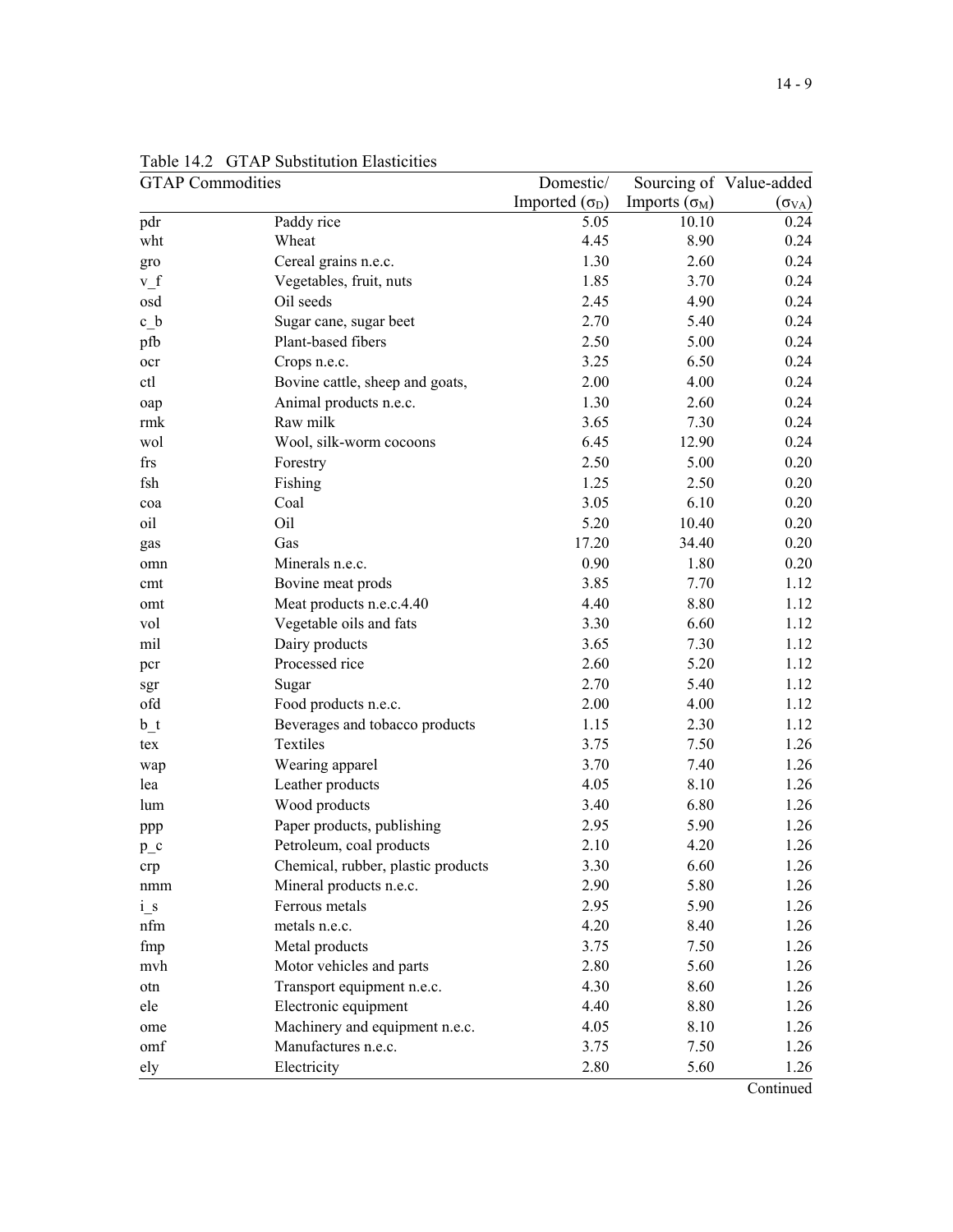| <b>GTAP</b> Commodities |                                   | Domestic/             |                      | Sourcing of Value-added |
|-------------------------|-----------------------------------|-----------------------|----------------------|-------------------------|
|                         |                                   | Imported $(\sigma_D)$ | Imports $(\sigma_M)$ | $(\sigma_{VA})$         |
| gdt                     | Gas manufacture, distribution     | 2.80                  | 5.60                 | 1.26                    |
| wtr                     | Water                             | 2.80                  | 5.60                 | 1.26                    |
| cns                     | Construction                      | 1.90                  | 3.80                 | 1.68                    |
| trd                     | Trade                             | 1.90                  | 3.80                 | 1.68                    |
| otp                     | Transport n.e.c.                  | 1.90                  | 3.80                 | 1.68                    |
| wtp                     | Water transport                   | 1.90                  | 3.80                 | 1.68                    |
| atp                     | Air transport                     | 1.90                  | 3.80                 | 1.68                    |
| cmn                     | Communication                     | 1.90                  | 3.80                 | 1.26                    |
| ofi                     | Financial services n.e.c.         | 1.90                  | 3.80                 | 1.26                    |
| isr                     | Insurance                         | 1.90                  | 3.80                 | 1.26                    |
| obs                     | Business services n.e.c.          | 1.90                  | 3.80                 | 1.26                    |
| ros                     | Recreational and other services   | 1.90                  | 3.80                 | 1.26                    |
| osg                     | Public Admin, Defense, Education, | 1.90                  | 3.80                 | 1.26                    |
| dwe                     | Dwellings                         | 1.90                  | 3.80                 | 1.26                    |

Tabl Table 14.2 GTAP Substitution Elasticities (Contd)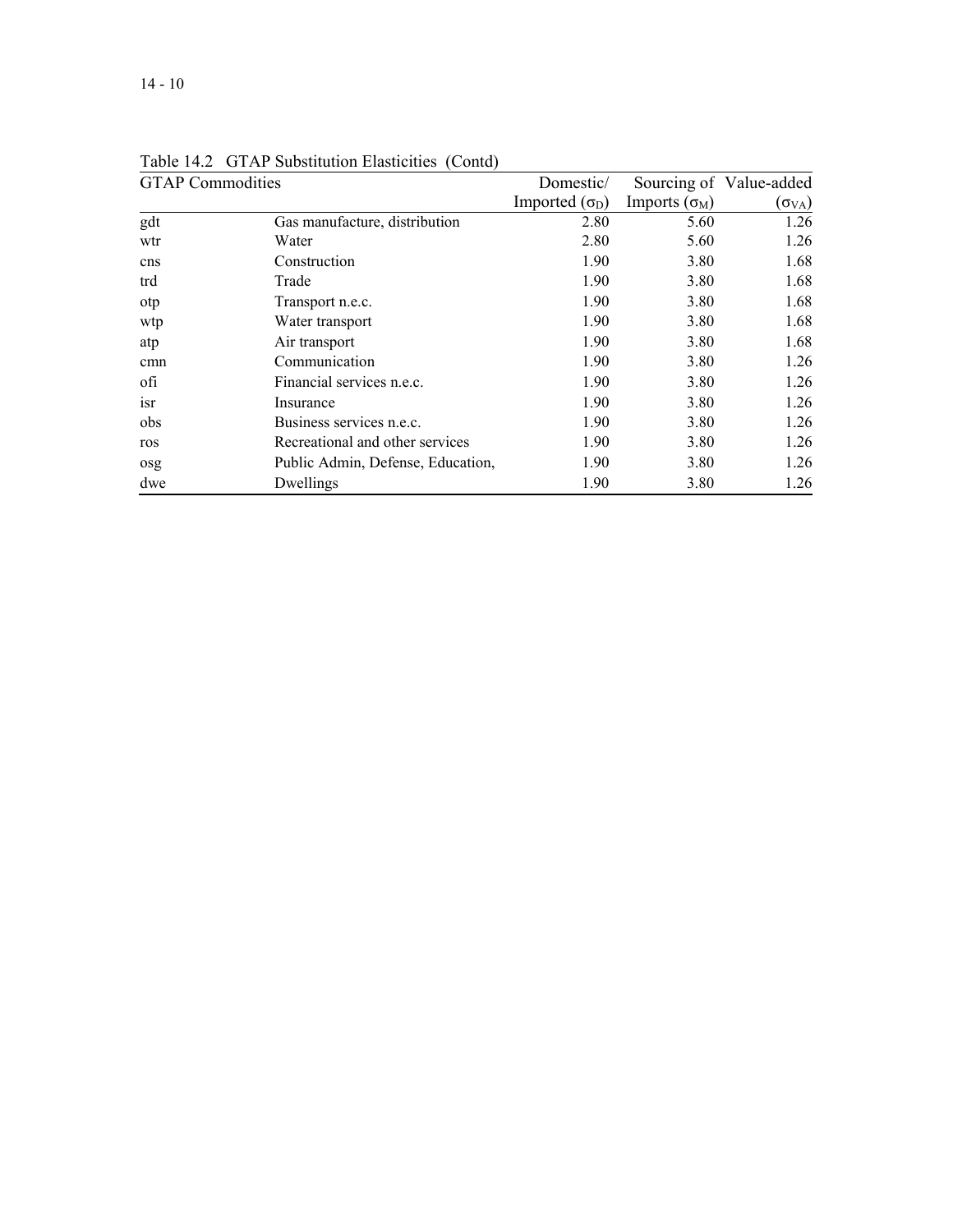| <b>GTAP Sectors</b> |            | <b>Aggregated Commodities GTAP Sectors</b> | <b>Aggregated Commodities</b> |
|---------------------|------------|--------------------------------------------|-------------------------------|
| pdr                 | GrainCrops | lum                                        | Mnfcs                         |
| wht                 | GrainCrops | ppp                                        | Mnfcs                         |
| gro                 | GrainCrops | $p_c$                                      | TransComm                     |
| v f                 | GrainCrops | crp                                        | Mnfcs                         |
| osd                 | GrainCrops | nmm                                        | Mnfcs                         |
| c b                 | GrainCrops | $i_s$                                      | Mnfcs                         |
| pfb                 | TextAppar  | nfm                                        | Mnfcs                         |
| ocr                 | GrainCrops | fmp                                        | Mnfcs                         |
| ctl                 | MeatDairy  | mvh                                        | Mnfcs                         |
| oap                 | MeatDairy  | otn                                        | TransComm                     |
| rmk                 | MeatDairy  | ele                                        | Mnfcs                         |
| wol                 | TextAppar  | ome                                        | Mnfcs                         |
| for                 | Mnfcs      | omf                                        | Mnfcs                         |
| fsh                 | MeatDairy  | ely                                        | HousUtils                     |
| col                 | HousUtils  | gdt                                        | HousUtils                     |
| oil                 | TransComm  | wtr                                        | HousUtils                     |
| gas                 | HouseUtils | cns                                        | HousUtils                     |
| omn                 | Mnfcs      | trd                                        | WRTrade                       |
| cmt                 | MeatDairy  | otp                                        | TransComm                     |
| omt                 | MeatDairy  | wtp                                        | TransComm                     |
| vol                 | OthFoodBev | atp                                        | TransComm                     |
| mil                 | MeatDairy  | cmn                                        | TransComm                     |
| pcr                 | GrainCrops | ofi                                        | FinService                    |
| sgr                 | OthFoodBev | isr                                        | HousUtils                     |
| ofd                 | OthFoodBev | obs                                        | FinService                    |
| b t                 | OthFoodBev | ros                                        | HousOthServ                   |
| tex                 | TextAppar  | osg                                        | HousOthServ                   |
| wap                 | TextAppar  | dwe                                        | HousOthServ                   |
| lea                 | TextAppar  |                                            |                               |

Table 14.3 Mapping of GTAP Commodities with 10 Commodity Aggregates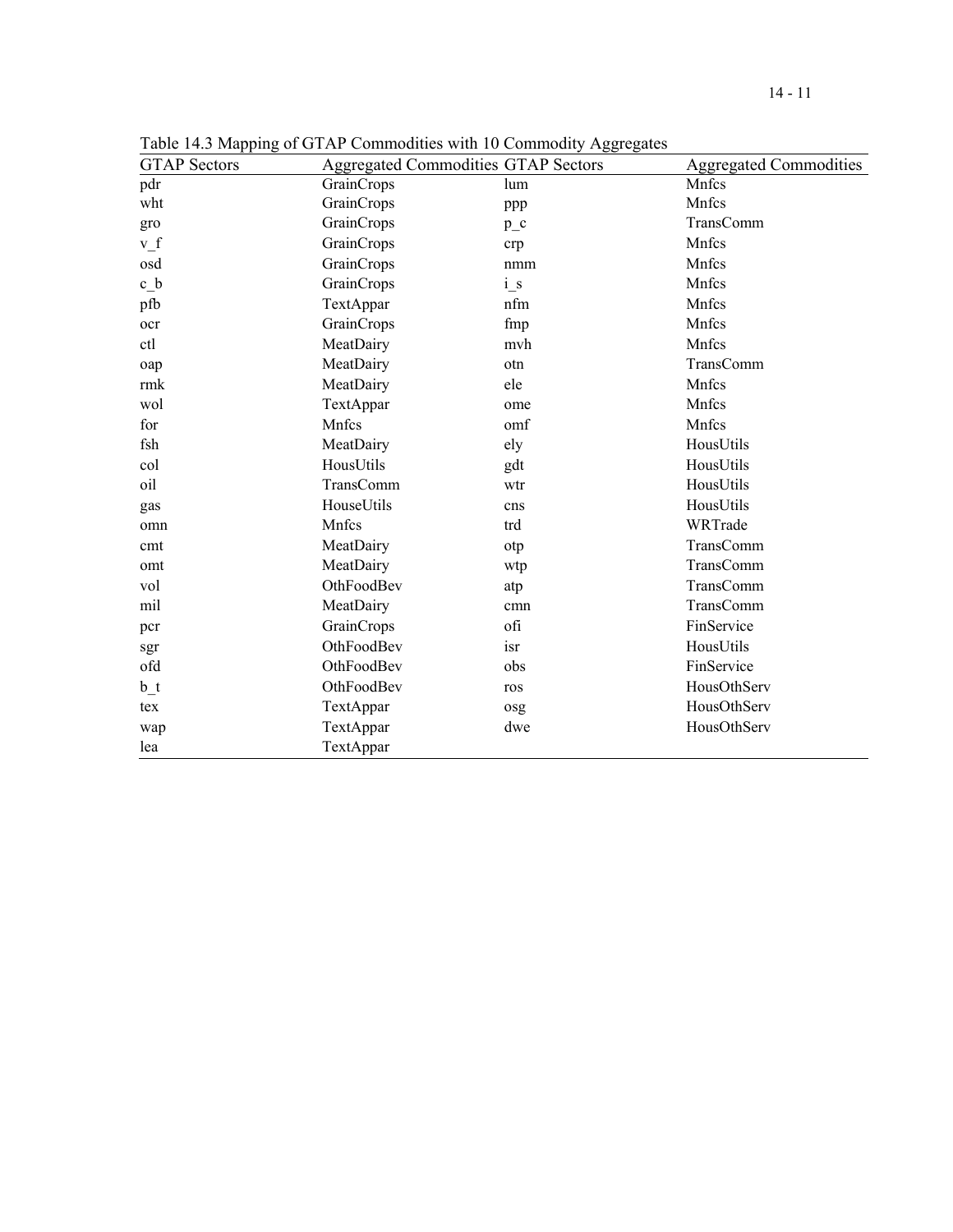| OTTHE Bused THBTHS Bothnates, Household Consumption Bapendrunes |            |           |            |                 |          |  |  |  |  |
|-----------------------------------------------------------------|------------|-----------|------------|-----------------|----------|--|--|--|--|
| <b>Commodity Categories</b>                                     | $\alpha_n$ | $\beta_n$ | $\gamma_n$ | $\varepsilon_n$ | $\rho_n$ |  |  |  |  |
| Grains, other crops                                             | 0.141      | 0.000     | 0.179      | 0.654           | 0.786    |  |  |  |  |
| Meat, dairy, fish                                               | 0.155      | 0.049     | 0.000      | 0.944           | 0.480    |  |  |  |  |
| Processed food, beverages, tobacco                              | 0.140      | 0.069     | 0.126      | 0.810           | 0.610    |  |  |  |  |
| Textiles, apparel, footwear                                     | 0.081      | 0.039     | 0.000      | 0.981           | 0.262    |  |  |  |  |
| Utilities, housing services                                     | 0.064      | 0.043     | 0.000      | 1.019           | 0.156    |  |  |  |  |
| Wholesale/retail trade                                          | 0.093      | 0.213     | 0.014      | 1.226           | 0.468    |  |  |  |  |
| Manufactures, electronics                                       | 0.113      | 0.157     | 0.032      | 1.081           | 0.280    |  |  |  |  |
| <b>Transport Communication</b>                                  | 0.110      | 0.083     | 0.000      | 1.035           | 0.272    |  |  |  |  |
| Financial and business services                                 | 0.019      | 0.113     | 0.006      | 1.460           | 0.506    |  |  |  |  |
| Housing, education, health, public services                     | 0.083      | 0.233     | 0.025      | 1.252           | 0.473    |  |  |  |  |

Table 14.4 GTAP-Based AIDADS Estimates: Household Consumption Expenditures

Source: Reimer and Hertel (2004)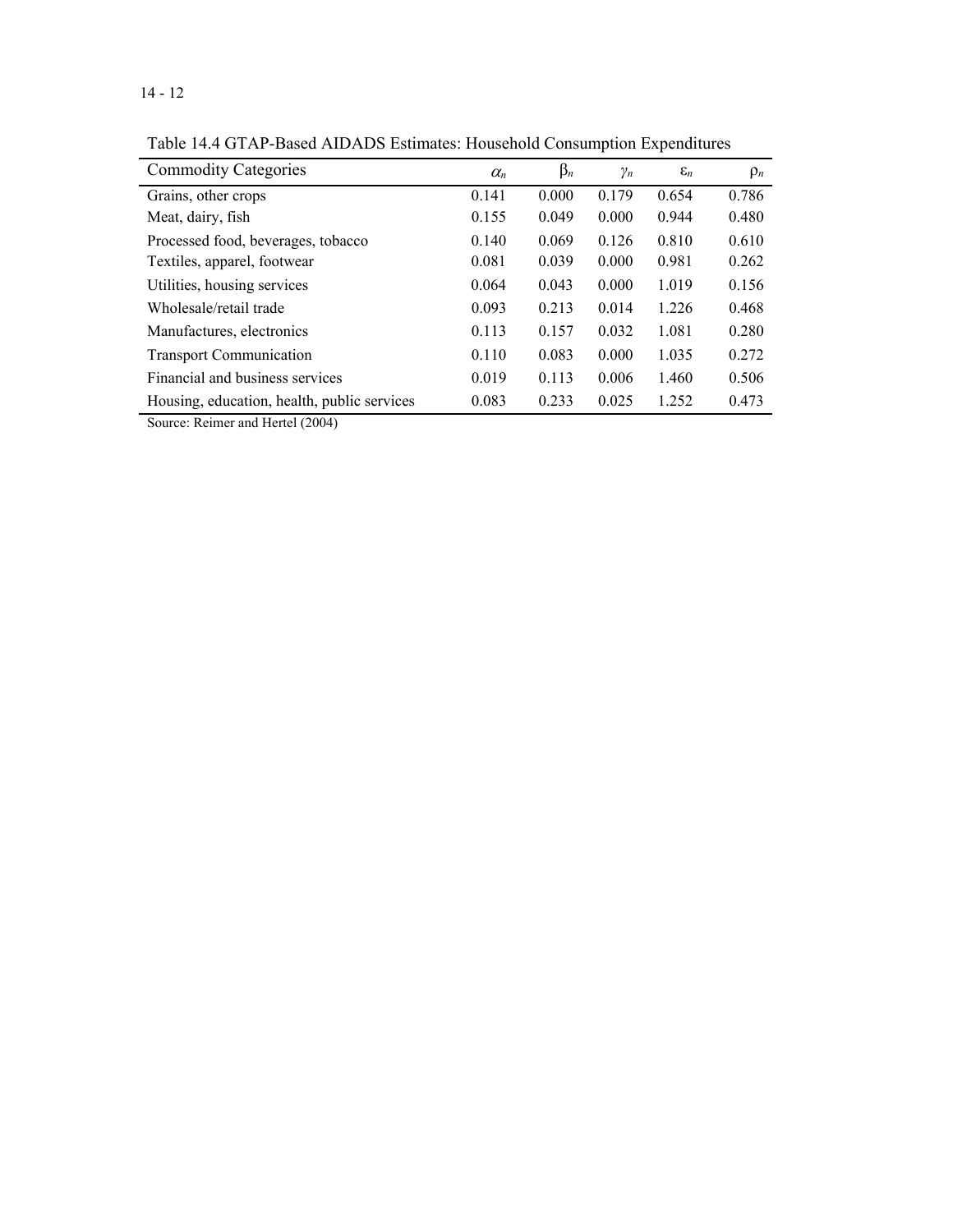14 - 13

**GTAP** Regions Grain-Crops Meat-Dairy Oth-FoodBev Text-Appar Hous-Util WRtrade Mnfcs Trans-Comm Fin-Service Hous-**OtherServ** AUS 0.03 0.86 0.92 0.92 0.96 1.04 1.02 0.97 1.06 1.04 NZL 0.04 0.82 0.89 0.90 0.95 1.04 1.01 0.96 1.07 1.05 XOC 0.42 0.70 0.71 0.77 0.84 1.13 1.00 0.87 1.30 1.17 CHN 0.63 0.91 0.77 0.94 0.98 1.17 1.03 0.99 1.39 1.19 HKG 0.05 0.82 0.90 0.91 0.96 1.07 1.04 0.97 1.10 1.08 JPN 0.02 0.88 0.93 0.94 0.97 1.04 1.02 0.98 1.06 1.05 KOR 0.10 0.74 0.83 0.85 0.92 1.10 1.04 0.94 1.16 1.12 TWN 0.10 0.74 0.83 0.85 0.92 1.09 1.04 0.94 1.15 1.11 XEA 0.61 0.92 0.74 0.94 0.98 1.14 1.00 0.99 1.35 1.16 KHM 0.56 1.19 0.66 1.20 1.22 1.22 1.04 1.23 1.31 1.15 IDN 0.58 0.83 0.76 0.87 0.92 1.16 1.03 0.94 1.38 1.20 LAO 0.71 1.23 0.87 1.26 1.29 1.41 1.24 1.30 1.63 1.40 MMR 0.48 0.76 0.77 0.84 0.91 1.21 1.07 0.94 1.40 1.25 MYS 0.50 1.63 0.64 1.64 1.65 1.42 1.16 1.66 1.35 1.23 PHL 0.57 0.84 0.76 0.88 0.92 1.15 1.02 0.94 1.37 1.19 SGP 0.05 0.81 0.88 0.89 0.94 1.05 1.02 0.96 1.08 1.06 THA 0.47 0.76 0.75 0.83 0.90 1.20 1.06 0.93 1.39 1.24 VNM 0.61 0.99 0.72 1.01 1.04 1.17 1.03 1.05 1.36 1.17 XSE 0.47 0.72 0.71 0.79 0.85 1.13 0.99 0.87 1.31 1.16 BGD 0.63 1.09 0.76 1.11 1.14 1.24 1.09 1.15 1.43 1.23 IND 0.62 1.05 0.71 1.08 1.11 1.27 1.12 1.12 1.50 1.28 PAK 0.63 0.95 0.77 0.98 1.02 1.22 1.07 1.03 1.45 1.24 LKA 0.61 0.90 0.81 0.95 1.00 1.25 1.10 1.02 1.49 1.29 XSA 0.59 1.17 0.71 1.18 1.20 1.23 1.05 1.21 1.35 1.17 CAN 0.03 0.85 0.91 0.91 0.95 1.04 1.01 0.97 1.06 1.04 USA 0.01 0.89 0.94 0.94 0.97 1.02 1.00 0.97 1.03 1.02 MEX 0.19 0.66 0.75 0.77 0.85 1.08 1.00 0.88 1.17 1.10 XNA 0.00 0.94 0.97 0.97 0.99 1.02 1.01 0.99 1.03 1.02 ARG 0.33 0.66 0.72 0.75 0.84 1.11 1.00 0.86 1.25 1.15 BOL 0.62 0.89 0.80 0.93 0.98 1.21 1.07 1.00 1.44 1.25 BRA 0.41 0.70 0.74 0.79 0.87 1.16 1.03 0.89 1.32 1.19 CHL 0.28 0.67 0.75 0.78 0.86 1.13 1.03 0.89 1.25 1.16 COL 0.50 0.77 0.77 0.84 0.91 1.20 1.06 0.93 1.40 1.24 ECU 0.50 0.80 0.81 0.88 0.95 1.27 1.13 0.98 1.47 1.32 PRY 0.60 0.86 0.83 0.92 0.98 1.27 1.12 1.01 1.50 1.31 PER 0.47 0.79 0.82 0.88 0.96 1.29 1.14 0.99 1.48 1.33 URY 0.28 0.67 0.74 0.77 0.86 1.12 1.02 0.89 1.24 1.15 VEN 0.38 0.70 0.75 0.79 0.87 1.17 1.05 0.90 1.33 1.21 XSM 0.47 0.75 0.76 0.82 0.90 1.19 1.06 0.92 1.38 1.23 CRI 0.33 0.71 0.78 0.82 0.91 1.21 1.09 0.94 1.35 1.24 GTM 0.41 0.74 0.79 0.84 0.92 1.23 1.10 0.95 1.40 1.27 NIC 0.62 0.90 0.81 0.94 0.98 1.22 1.07 1.00 1.45 1.25 PAN 0.33 0.71 0.78 0.81 0.90 1.20 1.08 0.93 1.34 1.23 XCA 0.52 0.81 0.82 0.89 0.96 1.28 1.13 0.99 1.48 1.32 XCB 0.23 0.67 0.75 0.78 0.87 1.12 1.03 0.90 1.23 1.15 AUT 0.02 0.89 0.94 0.94 0.98 1.05 1.03 0.99 1.07 1.05 BEL 0.02 0.89 0.94 0.94 0.98 1.05 1.03 0.99 1.06 1.05 CYP 0.06 0.81 0.90 0.91 0.96 1.09 1.05 0.98 1.13 1.10 CZE 0.17 0.75 0.86 0.87 0.96 1.19 1.11 0.99 1.27 1.21

Table 14.5 Target Income Elasticities of Demand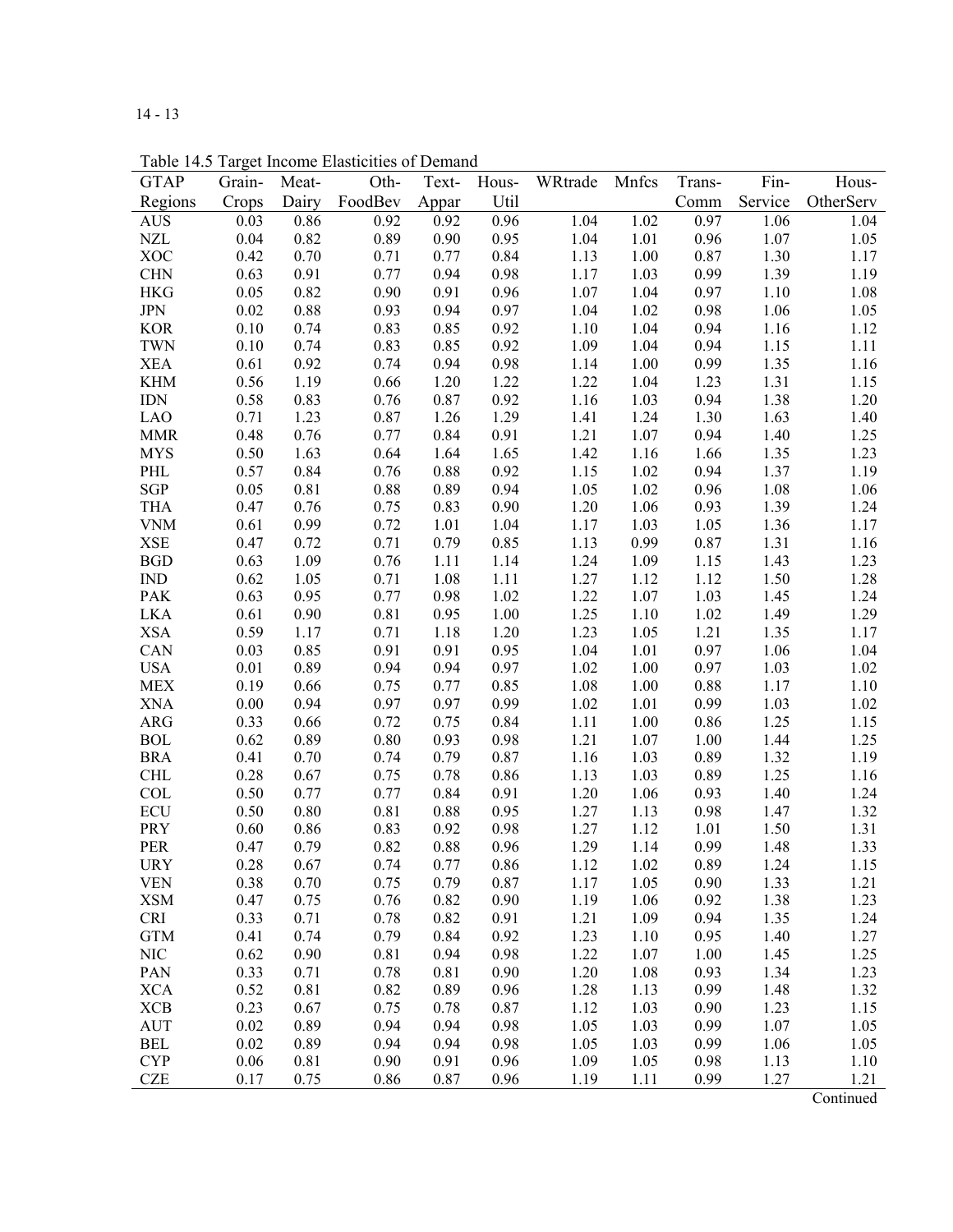| <b>GTAP</b> | Grain- | Meat- | Oth-    | Text- | Hous- | WRtrade | Mnfcs | Trans- | Fin-    | Hous-     |
|-------------|--------|-------|---------|-------|-------|---------|-------|--------|---------|-----------|
| Regions     | Crops  | Dairy | FoodBev | Appar | Util  |         |       | Comm   | Service | OtherServ |
| <b>DNK</b>  | 0.02   | 0.90  | 0.95    | 0.95  | 0.99  | 1.05    | 1.03  | 1.00   | 1.07    | 1.06      |
| <b>EST</b>  | 0.21   | 0.74  | 0.84    | 0.86  | 0.95  | 1.21    | 1.12  | 0.98   | 1.30    | 1.23      |
| <b>FIN</b>  | 0.03   | 0.87  | 0.93    | 0.93  | 0.97  | 1.05    | 1.03  | 0.98   | 1.07    | 1.06      |
| <b>FRA</b>  | 0.03   | 0.88  | 0.94    | 0.94  | 0.98  | 1.05    | 1.03  | 0.99   | 1.08    | 1.06      |
| <b>DEU</b>  | 0.02   | 0.88  | 0.94    | 0.94  | 0.98  | 1.06    | 1.03  | 0.99   | 1.08    | 1.06      |
| <b>GRC</b>  | 0.05   | 0.85  | 0.93    | 0.94  | 0.99  | 1.11    | 1.07  | 1.01   | 1.15    | 1.12      |
| <b>HUN</b>  | 0.12   | 0.73  | 0.82    | 0.84  | 0.91  | 1.09    | 1.03  | 0.93   | 1.15    | 1.11      |
| IRL         | 0.03   | 0.88  | 0.94    | 0.94  | 0.99  | 1.07    | 1.04  | 1.00   | 1.09    | 1.08      |
| <b>ITA</b>  | 0.03   | 0.86  | 0.92    | 0.92  | 0.96  | 1.05    | 1.02  | 0.98   | 1.07    | 1.05      |
| <b>LVA</b>  | 0.23   | 0.72  | 0.81    | 0.83  | 0.92  | 1.18    | 1.09  | 0.95   | 1.29    | 1.21      |
| <b>LTU</b>  | 0.21   | 0.73  | 0.82    | 0.84  | 0.93  | 1.19    | 1.10  | 0.97   | 1.28    | 1.21      |
| <b>LUX</b>  | 0.00   | 0.95  | 0.97    | 0.98  | 0.99  | 1.02    | 1.02  | 1.00   | 1.03    | 1.03      |
| <b>MLT</b>  | 0.11   | 0.76  | 0.86    | 0.87  | 0.95  | 1.13    | 1.07  | 0.97   | 1.19    | 1.15      |
| <b>NLD</b>  | 0.03   | 0.88  | 0.94    | 0.94  | 0.98  | 1.07    | 1.04  | 1.00   | 1.09    | 1.07      |
| POL         | 0.23   | 0.73  | 0.82    | 0.84  | 0.94  | 1.20    | 1.10  | 0.97   | 1.30    | 1.22      |
| PRT         | 0.07   | 0.82  | 0.91    | 0.92  | 0.98  | 1.12    | 1.08  | 1.00   | 1.17    | 1.13      |
| <b>SVK</b>  | 0.22   | 0.73  | 0.83    | 0.85  | 0.95  | 1.20    | 1.11  | 0.98   | 1.31    | 1.23      |
| <b>SVN</b>  | 0.08   | 0.78  | 0.86    | 0.87  | 0.94  | 1.09    | 1.04  | 0.96   | 1.14    | 1.10      |
| <b>ESP</b>  | 0.04   | 0.84  | 0.91    | 0.92  | 0.97  | 1.07    | 1.04  | 0.98   | 1.10    | 1.08      |
| <b>SWE</b>  | 0.03   | 0.87  | 0.93    | 0.93  | 0.97  | 1.05    | 1.03  | 0.99   | 1.08    | 1.06      |
| <b>GBR</b>  | 0.02   | 0.90  | 0.95    | 0.95  | 0.98  | 1.04    | 1.03  | 0.99   | 1.06    | 1.05      |
| <b>CHE</b>  | 0.01   | 0.91  | 0.95    | 0.96  | 0.98  | 1.03    | 1.02  | 0.99   | 1.04    | 1.03      |
| <b>NOR</b>  | 0.01   | 0.89  | 0.94    | 0.94  | 0.98  | 1.03    | 1.02  | 0.98   | 1.05    | 1.04      |
| <b>XEF</b>  | 0.01   | 0.92  | 0.96    | 0.97  | 0.99  | 1.05    | 1.03  | 1.00   | 1.06    | 1.05      |
| <b>ALB</b>  | 0.35   | 0.72  | 0.78    | 0.82  | 0.91  | 1.21    | 1.09  | 0.94   | 1.36    | 1.25      |
| <b>BGR</b>  | 0.36   | 0.70  | 0.75    | 0.79  | 0.88  | 1.18    | 1.06  | 0.91   | 1.33    | 1.22      |
| <b>BLR</b>  | 0.54   | 0.85  | 0.87    | 0.93  | 1.01  | 1.35    | 1.20  | 1.04   | 1.56    | 1.40      |
| <b>HRV</b>  | 0.21   | 0.76  | 0.86    | 0.88  | 0.97  | 1.23    | 1.14  | 1.00   | 1.33    | 1.25      |
| <b>ROA</b>  | 0.37   | 0.75  | 0.81    | 0.86  | 0.95  | 1.27    | 1.14  | 0.98   | 1.43    | 1.31      |
| <b>RUS</b>  | 0.41   | 0.73  | 0.78    | 0.83  | 0.91  | 1.22    | 1.09  | 0.94   | 1.39    | 1.26      |
| <b>UKR</b>  | 0.60   | 0.87  | 0.78    | 0.92  | 0.97  | 1.24    | 1.09  | 1.00   | 1.47    | 1.27      |
| XEE         | 0.63   | 0.92  | 0.80    | 0.96  | 1.00  | 1.20    | 1.06  | 1.01   | 1.43    | 1.23      |
| <b>XER</b>  | 0.36   | 0.72  | 0.78    | 0.82  | 0.91  | 1.22    | 1.10  | 0.94   | 1.37    | 1.26      |
| <b>KAZ</b>  | 0.48   | 0.79  | 0.83    | 0.89  | 0.97  | 1.30    | 1.15  | 1.00   | 1.48    | 1.34      |
| KGZ         | 0.64   | 0.98  | 0.78    | 1.01  | 1.04  | 1.18    | 1.05  | 1.05   | 1.39    | 1.19      |
| <b>XSU</b>  | 0.59   | 1.01  | 0.69    | 1.03  | 1.05  | 1.14    | 1.01  | 1.06   | 1.31    | 1.12      |
| <b>ARM</b>  | 0.62   | 0.89  | 0.85    | 0.95  | 1.01  | 1.30    | 1.15  | 1.03   | 1.54    | 1.35      |
| <b>AZE</b>  | 0.63   | 0.90  | 0.82    | 0.94  | 0.99  | 1.24    | 1.09  | 1.01   | 1.47    | 1.27      |
| <b>GEO</b>  | 0.63   | 0.90  | 0.84    | 0.95  | 1.01  | 1.28    | 1.13  | 1.03   | 1.52    | 1.32      |
| <b>IRN</b>  | 0.52   | 0.79  | 0.77    | 0.85  | 0.91  | 1.20    | 1.05  | 0.94   | 1.41    | 1.24      |
| <b>TUR</b>  | 0.30   | 0.72  | 0.79    | 0.83  | 0.92  | 1.22    | 1.10  | 0.95   | 1.35    | 1.25      |
| <b>XWS</b>  | 0.32   | 0.71  | 0.77    | 0.81  | 0.90  | 1.19    | 1.08  | 0.93   | 1.33    | 1.23      |
| EGY         | 0.61   | 0.87  | 0.79    | 0.92  | 0.97  | 1.21    | 1.07  | 0.99   | 1.44    | 1.25      |
| <b>MAR</b>  | 0.56   | 0.88  | 0.83    | 0.94  | 1.01  | 1.31    | 1.15  | 1.03   | 1.55    | 1.35      |
| TUN         | 0.43   | 0.78  | 0.81    | 0.87  | 0.96  | 1.30    | 1.15  | 0.99   | 1.49    | 1.34      |
| <b>XNF</b>  | 0.52   | 0.80  | 0.80    | 0.88  | 0.95  | 1.26    | 1.12  | 0.98   | 1.47    | 1.31      |
| <b>NGA</b>  | 0.52   | 1.28  | 0.68    | 1.29  | 1.31  | 1.31    | 1.11  | 1.32   | 1.42    | 1.24      |
| <b>SEN</b>  | 0.65   | 0.94  | 0.81    | 0.98  | 1.02  | 1.24    | 1.09  | 1.04   | 1.48    | 1.27      |
| <b>XWF</b>  | 0.68   | 1.07  | 0.82    | 1.09  | 1.12  | 1.28    | 1.12  | 1.14   | 1.50    | 1.28      |
|             |        |       |         |       |       |         |       |        |         |           |

Table 14.5 Target Income Elasticities of Demand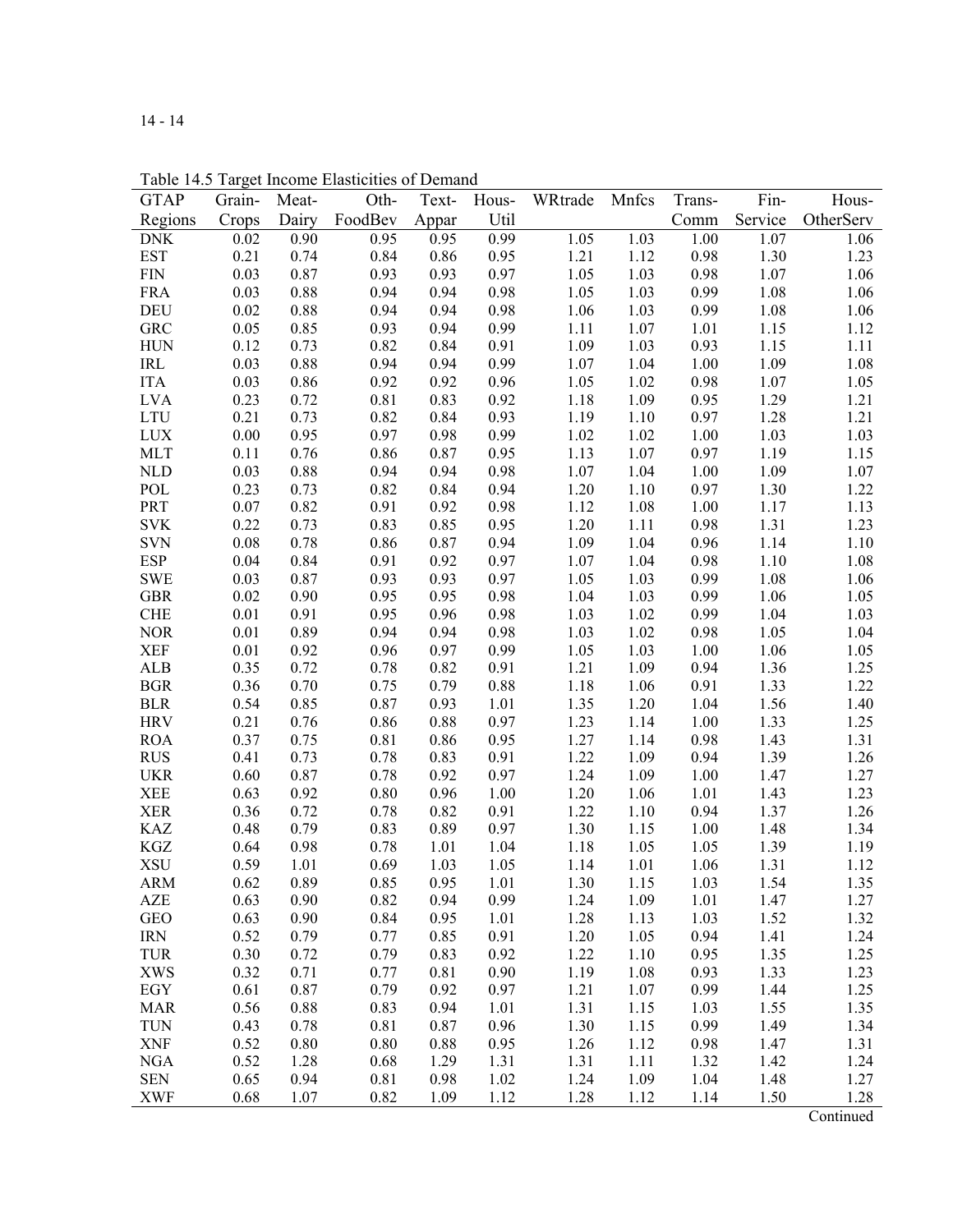| ×  |
|----|
| ۰, |
|    |

| <b>GTAP</b> | Grain- | Meat- | Oth-    | Text- | Hous- | WRtrade | Mnfcs | Trans- | Fin-    | Hous-     |
|-------------|--------|-------|---------|-------|-------|---------|-------|--------|---------|-----------|
| Regions     | Crops  | Dairy | FoodBev | Appar | Util  |         |       | Comm   | Service | OtherServ |
| <b>XCF</b>  | 0.66   | 0.97  | 0.82    | 1.01  | 1.05  | 1.27    | 1.12  | 1.07   | 1.52    | 1.30      |
| <b>XAC</b>  | 0.59   | 1.28  | 0.70    | 1.30  | 1.31  | 1.29    | 1.11  | 1.32   | 1.37    | 1.21      |
| <b>ETH</b>  | 0.37   | 1.80  | 0.44    | 1.81  | 1.82  | 1.36    | 1.00  | 1.82   | 1.18    | 1.08      |
| <b>MDG</b>  | 0.58   | 1.23  | 0.71    | 1.25  | 1.26  | 1.24    | 1.07  | 1.27   | 1.32    | 1.16      |
| MWI         | 0.52   | 1.41  | 0.66    | 1.42  | 1.43  | 1.32    | 1.11  | 1.44   | 1.34    | 1.20      |
| <b>MUS</b>  | 0.31   | 0.72  | 0.79    | 0.82  | 0.92  | 1.21    | 1.09  | 0.95   | 1.34    | 1.24      |
| <b>MOZ</b>  | 0.64   | 1.20  | 0.76    | 1.21  | 1.23  | 1.29    | 1.12  | 1.24   | 1.43    | 1.24      |
| <b>TZA</b>  | 0.69   | 1.28  | 0.84    | 1.30  | 1.33  | 1.40    | 1.22  | 1.34   | 1.58    | 1.36      |
| <b>UGA</b>  | 0.65   | 1.34  | 0.79    | 1.36  | 1.37  | 1.37    | 1.19  | 1.38   | 1.48    | 1.30      |
| <b>ZMB</b>  | 0.68   | 1.10  | 0.82    | 1.12  | 1.15  | 1.28    | 1.13  | 1.16   | 1.48    | 1.27      |
| ZWE         | 0.57   | 1.15  | 0.69    | 1.17  | 1.18  | 1.21    | 1.04  | 1.19   | 1.33    | 1.16      |
| <b>XEC</b>  | 0.67   | 1.08  | 0.82    | 1.10  | 1.14  | 1.30    | 1.14  | 1.15   | 1.52    | 1.30      |
| BWA         | 0.46   | 0.75  | 0.77    | 0.83  | 0.90  | 1.20    | 1.07  | 0.93   | 1.38    | 1.24      |
| ZAF         | 0.31   | 0.69  | 0.77    | 0.80  | 0.89  | 1.17    | 1.06  | 0.92   | 1.31    | 1.21      |
| <b>XSC</b>  | 0.58   | 0.82  | 0.78    | 0.87  | 0.93  | 1.19    | 1.05  | 0.95   | 1.41    | 1.23      |

Table 14.5 Target Income Elasticities of Demand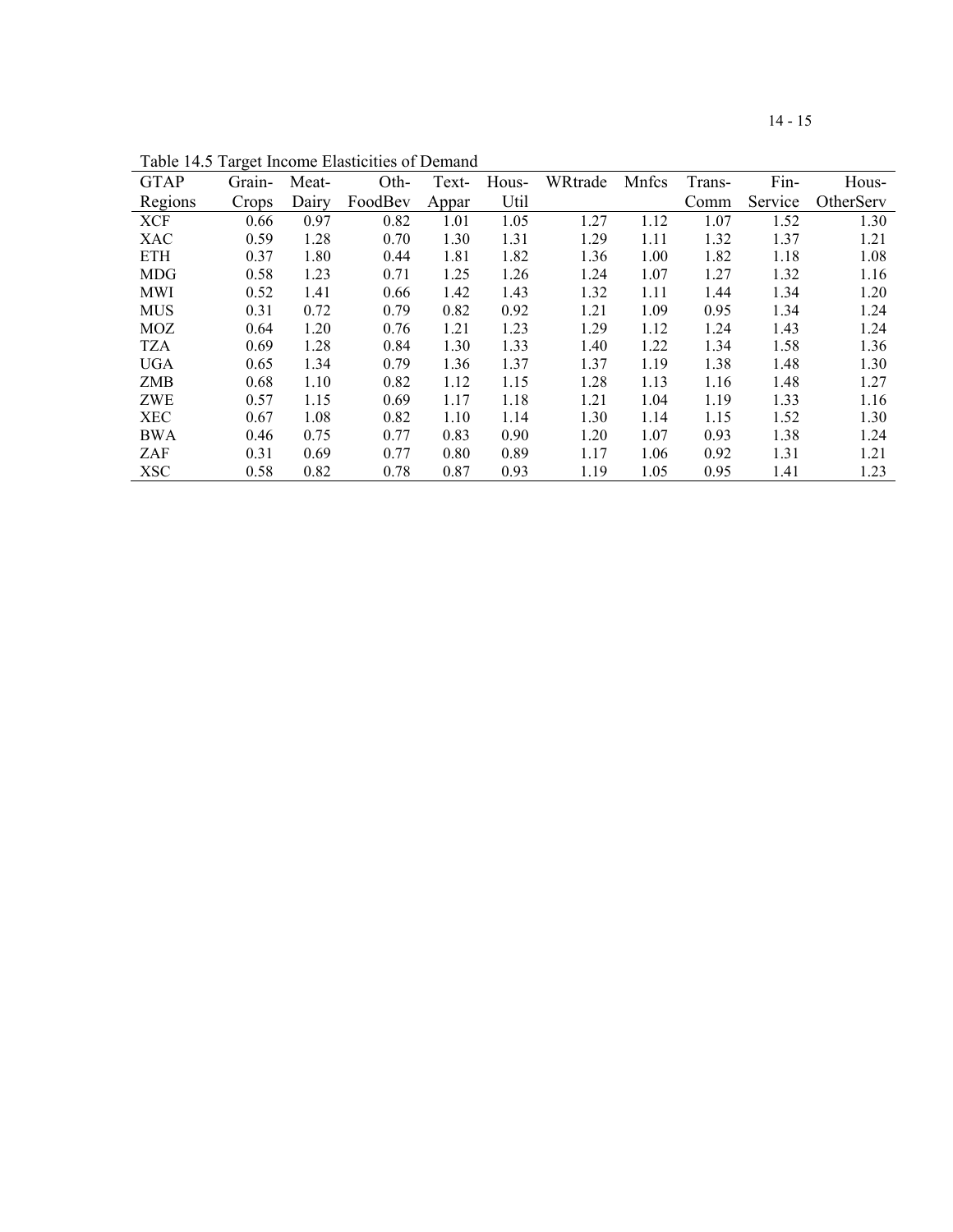| <b>GTAP</b> | Grain-   | Meat- | Tuble 11.0 Turget Uncompensated OWN THee Enasteries of Demand<br>Oth- | Text- |      | Hous- WRtrade Mnfcs |      | Trans-   | Fin-    | Hous-     |
|-------------|----------|-------|-----------------------------------------------------------------------|-------|------|---------------------|------|----------|---------|-----------|
|             |          |       |                                                                       |       |      |                     |      |          |         |           |
| Regions     | Crops    | Dairy | FoodBev                                                               | Appar | Util |                     |      | Comm     | Service | OtherServ |
| <b>AUS</b>  | 0.02     | 0.60  | 0.61                                                                  | 0.65  | 0.66 | 0.54                | 0.66 | 0.64     | 0.72    | 0.50      |
| <b>NZL</b>  | 0.03     | 0.52  | 0.55                                                                  | 0.57  | 0.59 | 0.50                | 0.60 | 0.56     | 0.64    | 0.49      |
| <b>XOC</b>  | 0.13     | 0.21  | 0.20                                                                  | 0.23  | 0.25 | 0.26                | 0.28 | 0.23     | 0.36    | 0.26      |
| <b>CHN</b>  | 0.14     | 0.19  | 0.17                                                                  | 0.21  | 0.22 | 0.23                | 0.21 | 0.21     | 0.31    | 0.20      |
| <b>HKG</b>  | 0.03     | 0.51  | 0.55                                                                  | 0.50  | 0.59 | 0.45                | 0.51 | 0.58     | 0.68    | 0.61      |
| $\rm JPN$   | 0.01     | 0.64  | 0.64                                                                  | 0.68  | 0.69 | 0.59                | 0.70 | 0.66     | 0.77    | 0.49      |
| <b>KOR</b>  | 0.05     | 0.39  | 0.42                                                                  | 0.44  | 0.47 | 0.49                | 0.49 | 0.45     | 0.59    | 0.38      |
| <b>TWN</b>  | 0.05     | 0.38  | 0.42                                                                  | 0.44  | 0.46 | 0.45                | 0.47 | 0.45     | 0.58    | 0.38      |
| <b>XEA</b>  | 0.13     | 0.19  | 0.15                                                                  | 0.18  | 0.21 | 0.19                | 0.19 | 0.20     | 0.29    | 0.21      |
| <b>KHM</b>  | 0.08     | 0.15  | 0.09                                                                  | 0.16  | 0.17 | 0.16                | 0.13 | 0.16     | 0.19    | 0.13      |
| <b>IDN</b>  | 0.13     | 0.18  | 0.16                                                                  | 0.19  | 0.21 | 0.22                | 0.20 | 0.19     | 0.30    | 0.18      |
| <b>LAO</b>  | 0.08     | 0.15  | 0.09                                                                  | 0.16  | 0.17 | 0.18                | 0.16 | 0.16     | 0.22    | 0.16      |
| <b>MMR</b>  | 0.05     | 0.08  | 0.08                                                                  | 0.09  | 0.09 | 0.11                | 0.07 | 0.09     | 0.14    | 0.12      |
| <b>MYS</b>  | 0.15     | 0.53  | 0.18                                                                  | 0.55  | 0.53 | 0.48                | 0.38 | 0.41     | 0.45    | 0.40      |
| PHL         | 0.12     | 0.17  | 0.16                                                                  | 0.19  | 0.20 | 0.20                | 0.20 | 0.18     | 0.27    | 0.21      |
| SGP         | 0.03     | 0.53  | 0.56                                                                  | 0.57  | 0.60 | 0.50                | 0.55 | 0.57     | 0.67    | 0.53      |
| <b>THA</b>  | 0.14     | 0.22  | 0.21                                                                  | 0.23  | 0.26 | 0.29                | 0.26 | 0.24     | 0.39    | 0.29      |
| <b>VNM</b>  | 0.10     | 0.14  | 0.11                                                                  | 0.15  | 0.16 | 0.20                | 0.14 | 0.17     | 0.21    | 0.17      |
| <b>XSE</b>  | 0.18     | 0.27  | 0.25                                                                  | 0.30  | 0.31 | 0.32                | 0.31 | 0.29     | 0.46    | 0.32      |
| <b>BGD</b>  | 0.08     | 0.14  | 0.11                                                                  | 0.15  | 0.16 | 0.18                | 0.15 | 0.14     | 0.20    | 0.14      |
| <b>IND</b>  | 0.09     | 0.16  | 0.11                                                                  | 0.17  | 0.18 | 0.19                | 0.18 | 0.16     | 0.24    | 0.18      |
| <b>PAK</b>  | 0.11     | 0.13  | 0.12                                                                  | 0.16  | 0.17 | 0.20                | 0.17 | 0.15     | 0.25    | 0.17      |
| <b>LKA</b>  | 0.11     | 0.17  | 0.14                                                                  | 0.18  | 0.19 | 0.20                | 0.20 | 0.17     | 0.28    | 0.23      |
| <b>XSA</b>  | 0.06     | 0.13  | 0.08                                                                  | 0.14  | 0.15 | 0.15                | 0.12 | 0.12     | 0.17    | 0.12      |
| CAN         | 0.02     | 0.59  | 0.60                                                                  | 0.63  | 0.65 | 0.57                | 0.62 | 0.63     | 0.66    | 0.53      |
| <b>USA</b>  | 0.01     | 0.68  | 0.70                                                                  | 0.71  | 0.71 | 0.66                | 0.70 | 0.71     | 0.74    | 0.42      |
| <b>MEX</b>  | 0.08     | 0.28  | 0.31                                                                  | 0.32  | 0.35 | 0.43                | 0.33 | 0.33     | 0.47    | 0.24      |
| <b>XNA</b>  | 0.00     | 0.75  | 0.73                                                                  | 0.77  | 0.77 | 0.73                | 0.70 | 0.61     | 0.78    | 0.59      |
| <b>ARG</b>  | 0.12     | 0.23  | 0.24                                                                  | 0.27  | 0.30 | 0.30                | 0.32 | 0.28     | 0.42    | 0.27      |
| <b>BOL</b>  | 0.12     | 0.16  | 0.16                                                                  | 0.19  | 0.19 | 0.22                | 0.20 | 0.16     | 0.28    | 0.20      |
| <b>BRA</b>  | 0.14     | 0.23  | 0.23                                                                  | 0.26  | 0.26 | 0.32                | 0.29 | 0.27     | 0.37    | 0.32      |
| <b>CHL</b>  | 0.11     | 0.26  | 0.28                                                                  | 0.30  | 0.33 | 0.36                | 0.36 | 0.31     | 0.45    | 0.32      |
| <b>COL</b>  | 0.14     | 0.20  | 0.20                                                                  | 0.23  | 0.24 | 0.26                | 0.27 | 0.22     | 0.38    | 0.26      |
| <b>ECU</b>  | 0.13     | 0.19  | 0.20                                                                  | 0.22  | 0.25 | 0.32                | 0.24 | 0.22     | 0.37    | 0.30      |
| PRY         | 0.13     | 0.17  | 0.17                                                                  | 0.19  | 0.21 | 0.28                | 0.18 | $0.20\,$ | 0.33    | 0.26      |
| <b>PER</b>  | 0.12     | 0.20  | 0.20                                                                  | 0.22  | 0.25 | 0.31                | 0.25 | 0.23     | 0.39    | 0.32      |
| <b>URY</b>  | $0.10\,$ | 0.23  | 0.25                                                                  | 0.27  | 0.29 | 0.30                | 0.32 | $0.28\,$ | 0.44    | 0.25      |
| <b>VEN</b>  | 0.13     | 0.24  | 0.24                                                                  | 0.27  | 0.30 | 0.28                | 0.32 | 0.29     | 0.45    | 0.36      |
| <b>XSM</b>  | 0.14     | 0.21  | 0.21                                                                  | 0.23  | 0.26 | 0.33                | 0.24 | 0.22     | 0.39    | 0.27      |
| <b>CRI</b>  | 0.12     | 0.23  | 0.25                                                                  | 0.28  | 0.31 | 0.37                | 0.27 | 0.31     | 0.44    | 0.36      |
| <b>GTM</b>  | 0.11     | 0.19  | 0.19                                                                  | 0.21  | 0.25 | 0.30                | 0.26 | 0.25     | 0.36    | 0.22      |
| <b>NIC</b>  | 0.11     | 0.16  | 0.13                                                                  | 0.17  | 0.18 | 0.22                | 0.18 | 0.16     | 0.24    | 0.22      |
| PAN         | 0.11     | 0.22  | 0.26                                                                  | 0.23  | 0.29 | 0.37                | 0.33 | 0.29     | 0.40    | 0.29      |
| <b>XCA</b>  | 0.12     | 0.18  | 0.18                                                                  | 0.19  | 0.22 | 0.29                | 0.23 | 0.20     | 0.33    | 0.27      |
| <b>XCB</b>  | 0.09     | 0.25  | 0.28                                                                  | 0.29  | 0.32 | 0.39                | 0.32 | 0.29     | 0.44    | 0.26      |
| <b>AUT</b>  | 0.02     | 0.64  | 0.63                                                                  | 0.64  | 0.68 | 0.68                | 0.59 | 0.65     | 0.65    | 0.69      |
| <b>BEL</b>  | 0.01     | 0.62  | 0.64                                                                  | 0.66  | 0.68 | 0.63                | 0.62 | 0.66     | 0.68    | 0.54      |
| <b>CYP</b>  | 0.03     | 0.45  | 0.49                                                                  | 0.50  | 0.54 | 0.48                | 0.48 | 0.51     | 0.56    | 0.58      |
| <b>CZE</b>  | 0.08     | 0.33  | 0.34                                                                  | 0.37  | 0.41 | 0.51                | 0.40 | 0.40     | 0.48    | 0.51      |

Table 14.6 Target Uncompensated Own-Price Elasticities of Demand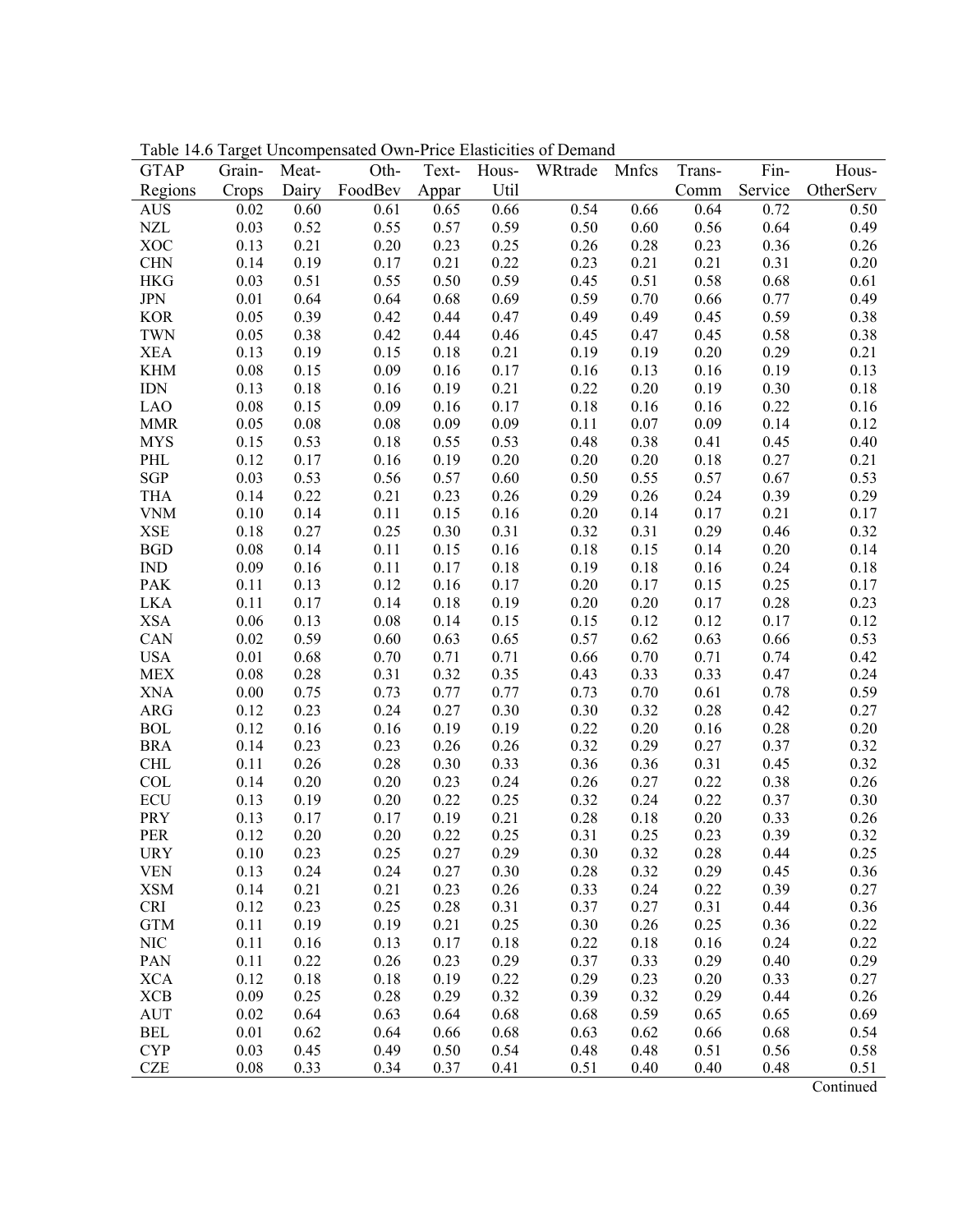|--|--|--|--|

Table 14.6 Target Uncompensated Own-Price Elasticities of Demand

| <b>GTAP</b>               | Grain- | Meat- | Tuble 1.1.0 Turget Oncompensated OWN THee Enasterites of Demand<br>Oth- | Text- | Hous- | WRtrade Mnfcs |          | Trans- | Fin- | Hous-             |
|---------------------------|--------|-------|-------------------------------------------------------------------------|-------|-------|---------------|----------|--------|------|-------------------|
| Regions                   | Crops  |       | Dairy FoodBev                                                           | Appar | Util  |               |          | Comm   |      | Service OtherServ |
| <b>DNK</b>                | 0.02   | 0.68  | 0.67                                                                    | 0.71  | 0.70  | 0.78          | 0.68     | 0.74   | 0.65 | 0.75              |
| <b>EST</b>                | 0.09   | 0.28  | 0.30                                                                    | 0.33  | 0.35  | 0.46          | 0.36     | 0.36   | 0.44 | 0.46              |
| <b>FIN</b>                | 0.02   | 0.61  | 0.65                                                                    | 0.67  | 0.68  | 0.58          | 0.67     | 0.65   | 0.77 | 0.51              |
| <b>FRA</b>                | 0.02   | 0.61  | 0.60                                                                    | 0.64  | 0.66  | 0.69          | 0.58     | 0.65   | 0.61 | 0.67              |
| <b>DEU</b>                | 0.02   | 0.61  | 0.60                                                                    | 0.63  | 0.65  | 0.70          | 0.58     | 0.64   | 0.61 | 0.65              |
| <b>GRC</b>                | 0.03   | 0.45  | 0.45                                                                    | 0.47  | 0.54  | 0.53          | 0.53     | 0.51   | 0.55 | 0.55              |
| <b>HUN</b>                | 0.05   | 0.34  | 0.36                                                                    | 0.39  | 0.41  | 0.40          | 0.42     | 0.41   | 0.47 | 0.41              |
| IRL                       | 0.02   | 0.66  | 0.64                                                                    | 0.69  | 0.73  | 0.77          | 0.65     | 0.70   | 0.72 | 0.75              |
| <b>ITA</b>                | 0.02   | 0.57  | 0.60                                                                    | 0.60  | 0.64  | 0.56          | 0.60     | 0.62   | 0.55 | 0.64              |
| <b>LVA</b>                | 0.09   | 0.26  | 0.28                                                                    | 0.30  | 0.33  | 0.28          | 0.37     | 0.34   | 0.46 | 0.40              |
| <b>LTU</b>                | 0.08   | 0.27  | 0.29                                                                    | 0.31  | 0.34  | 0.28          | 0.37     | 0.34   | 0.46 | 0.42              |
| $\ensuremath{\text{LUX}}$ | 0.00   | 0.85  | 0.86                                                                    | 0.89  | 0.90  | 0.80          | $0.80\,$ | 0.84   | 0.87 | 0.69              |
| <b>MLT</b>                | 0.05   | 0.36  | 0.40                                                                    | 0.43  | 0.46  | 0.52          | 0.42     | 0.44   | 0.47 | 0.53              |
| <b>NLD</b>                | 0.02   | 0.62  | 0.62                                                                    | 0.64  | 0.66  | 0.70          | 0.59     | 0.65   | 0.64 | 0.70              |
| POL                       | 0.09   | 0.26  | 0.27                                                                    | 0.31  | 0.32  | 0.43          | 0.33     | 0.34   | 0.41 | 0.42              |
| PRT                       | 0.04   | 0.41  | 0.44                                                                    | 0.45  | 0.51  | 0.51          | 0.48     | 0.49   | 0.50 | 0.56              |
| <b>SVK</b>                | 0.09   | 0.28  | 0.29                                                                    | 0.33  | 0.36  | 0.44          | 0.38     | 0.37   | 0.45 | 0.46              |
| <b>SVN</b>                | 0.04   | 0.42  | 0.42                                                                    | 0.47  | 0.51  | 0.53          | 0.47     | 0.50   | 0.54 | 0.52              |
| <b>ESP</b>                | 0.03   | 0.52  | 0.52                                                                    | 0.55  | 0.60  | 0.54          | 0.56     | 0.58   | 0.59 | 0.60              |
| <b>SWE</b>                | 0.02   | 0.64  | 0.64                                                                    | 0.67  | 0.69  | 0.75          | 0.64     | 0.67   | 0.58 | 0.71              |
| <b>GBR</b>                | 0.01   | 0.64  | 0.63                                                                    | 0.65  | 0.68  | 0.66          | 0.59     | 0.66   | 0.65 | 0.66              |
| <b>CHE</b>                | 0.01   | 0.73  | 0.77                                                                    | 0.77  | 0.78  | 0.69          | 0.77     | 0.76   | 0.79 | 0.51              |
| <b>NOR</b>                | 0.01   | 0.74  | 0.79                                                                    | 0.80  | 0.80  | 0.68          | 0.78     | 0.72   | 0.70 | 0.77              |
| <b>XEF</b>                | 0.01   | 0.72  | 0.70                                                                    | 0.75  | 0.74  | 0.76          | 0.68     | 0.74   | 0.75 | 0.70              |
| ALB                       | 0.10   | 0.20  | 0.23                                                                    | 0.23  | 0.26  | 0.26          | 0.29     | 0.25   | 0.34 | 0.34              |
| <b>BGR</b>                | 0.11   | 0.21  | 0.21                                                                    | 0.25  | 0.26  | 0.29          | 0.31     | 0.27   | 0.32 | 0.36              |
| <b>BLR</b>                | 0.13   | 0.17  | 0.21                                                                    | 0.23  | 0.21  | 0.32          | 0.28     | 0.23   | 0.39 | 0.30              |
| <b>HRV</b>                | 0.08   | 0.27  | 0.33                                                                    | 0.34  | 0.36  | 0.45          | 0.33     | 0.35   | 0.44 | 0.48              |
| <b>ROA</b>                | 0.11   | 0.20  | 0.23                                                                    | 0.25  | 0.27  | 0.34          | 0.31     | 0.27   | 0.34 | 0.37              |
| <b>RUS</b>                | 0.14   | 0.22  | 0.25                                                                    | 0.27  | 0.28  | 0.29          | 0.32     | 0.28   | 0.44 | 0.39              |
| <b>UKR</b>                | 0.13   | 0.18  | 0.16                                                                    | 0.20  | 0.16  | 0.23          | 0.22     | 0.20   | 0.32 | 0.27              |
| <b>XEE</b>                | 0.11   | 0.14  | 0.12                                                                    | 0.16  | 0.15  | 0.17          | 0.16     | 0.15   | 0.24 | 0.20              |
| <b>XER</b>                | 0.11   | 0.21  | 0.23                                                                    | 0.24  | 0.26  | 0.29          | 0.28     | 0.26   | 0.37 | 0.36              |
| KAZ                       | 0.13   | 0.19  | 0.22                                                                    | 0.24  | 0.27  | 0.32          | 0.29     | 0.26   | 0.42 | 0.31              |
| KGZ                       | 0.09   | 0.13  | 0.11                                                                    | 0.12  | 0.13  | 0.15          | 0.15     | 0.15   | 0.21 | 0.18              |
| <b>XSU</b>                | 0.10   | 0.16  | 0.12                                                                    | 0.17  | 0.12  | 0.17          | 0.16     | 0.17   | 0.23 | 0.19              |
| <b>ARM</b>                | 0.12   | 0.15  | 0.15                                                                    | 0.19  | 0.18  | 0.23          | 0.20     | 0.19   | 0.31 | 0.25              |
| <b>AZE</b>                | 0.12   | 0.17  | 0.15                                                                    | 0.18  | 0.17  | 0.23          | 0.18     | 0.19   | 0.29 | 0.25              |
| <b>GEO</b>                | 0.12   | 0.14  | 0.15                                                                    | 0.18  | 0.18  | 0.23          | 0.21     | 0.18   | 0.30 | 0.20              |
| <b>IRN</b>                | 0.14   | 0.21  | 0.21                                                                    | 0.23  | 0.24  | 0.28          | 0.27     | 0.23   | 0.38 | 0.27              |
| <b>TUR</b>                | 0.10   | 0.23  | 0.25                                                                    | 0.27  | 0.30  | 0.34          | 0.29     | 0.27   | 0.41 | 0.36              |
| <b>XWS</b>                | 0.12   | 0.26  | 0.28                                                                    | 0.30  | 0.33  | 0.36          | 0.34     | 0.32   | 0.45 | 0.43              |
| EGY                       | 0.12   | 0.17  | 0.15                                                                    | 0.18  | 0.19  | 0.23          | 0.20     | 0.18   | 0.29 | 0.21              |
| <b>MAR</b>                | 0.12   | 0.19  | 0.17                                                                    | 0.20  | 0.23  | 0.29          | 0.23     | 0.22   | 0.36 | 0.23              |
| <b>TUN</b>                | 0.11   | 0.21  | 0.22                                                                    | 0.22  | 0.27  | 0.30          | 0.26     | 0.26   | 0.37 | 0.36              |
| <b>XNF</b>                | 0.14   | 0.22  | 0.22                                                                    | 0.24  | 0.27  | 0.31          | 0.27     | 0.26   | 0.38 | 0.36              |
| <b>NGA</b>                | 0.07   | 0.19  | 0.11                                                                    | 0.21  | 0.21  | 0.17          | 0.18     | 0.18   | 0.20 | 0.20              |
| <b>SEN</b>                | 0.10   | 0.15  | 0.13                                                                    | 0.16  | 0.17  | 0.17          | 0.16     | 0.16   | 0.25 | 0.19              |
| <b>XWF</b>                | 0.08   | 0.14  | 0.11                                                                    | 0.15  | 0.16  | 0.14          | 0.14     | 0.15   | 0.21 | 0.17              |